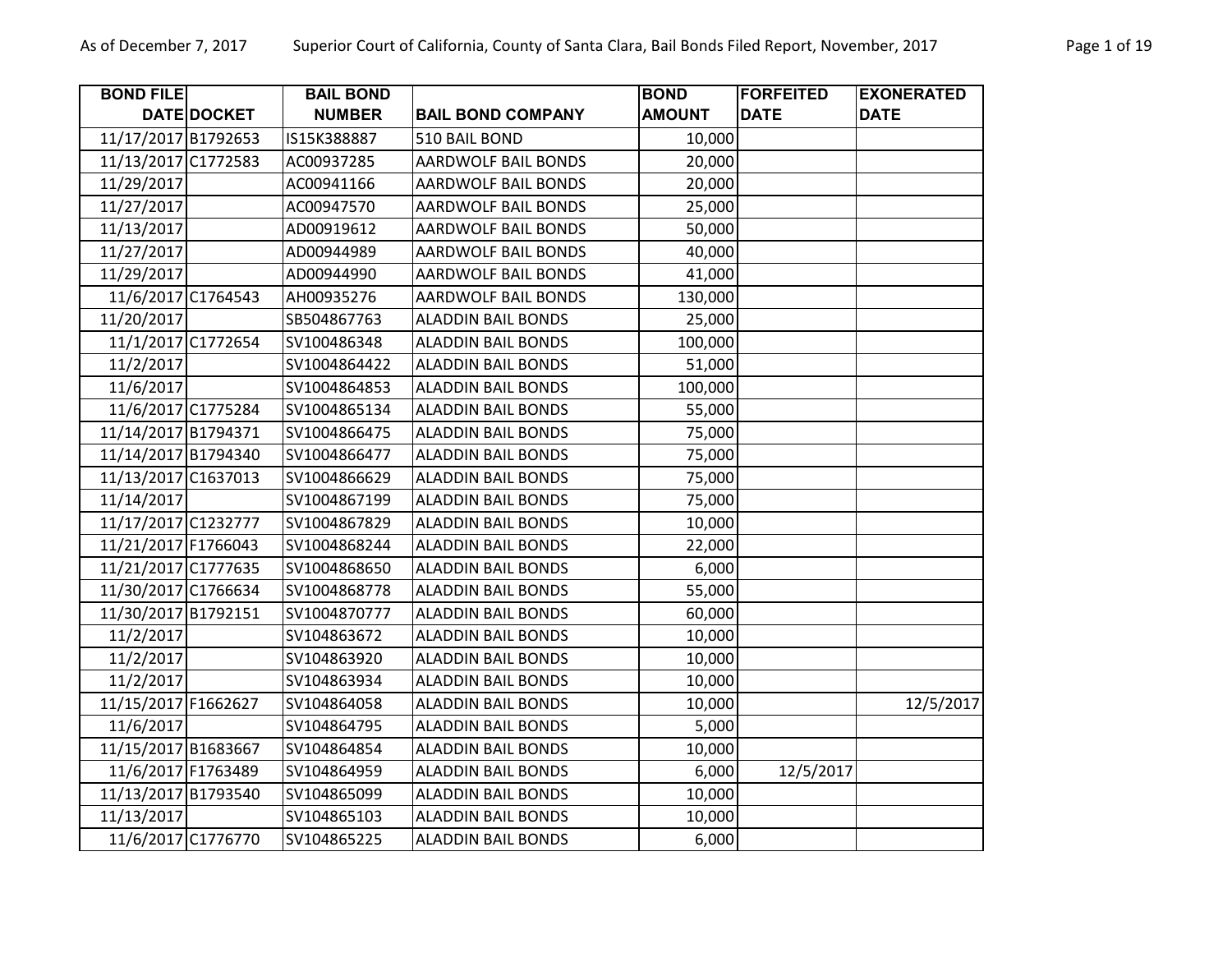| <b>BOND FILE</b>    | DATE DOCKET        | <b>BAIL BOND</b><br><b>NUMBER</b> | <b>BAIL BOND COMPANY</b>  | <b>BOND</b><br><b>AMOUNT</b> | <b>FORFEITED</b><br><b>DATE</b> | <b>EXONERATED</b><br><b>DATE</b> |
|---------------------|--------------------|-----------------------------------|---------------------------|------------------------------|---------------------------------|----------------------------------|
| 11/6/2017           |                    | SV104865267                       | <b>ALADDIN BAIL BONDS</b> | 10,000                       |                                 |                                  |
|                     | 11/9/2017 C1766117 | SV104865509                       | <b>ALADDIN BAIL BONDS</b> | 10,000                       |                                 |                                  |
|                     | 11/7/2017 C1774702 | SV104865719                       | <b>ALADDIN BAIL BONDS</b> | 10,000                       |                                 |                                  |
| 11/8/2017           |                    | SV104865943                       | <b>ALADDIN BAIL BONDS</b> | 10,000                       |                                 |                                  |
| 11/13/2017 B1793233 |                    | SV104866256                       | <b>ALADDIN BAIL BONDS</b> | 10,000                       |                                 |                                  |
| 11/14/2017          |                    | SV104866451                       | <b>ALADDIN BAIL BONDS</b> | 7,000                        |                                 |                                  |
| 11/15/2017 C1774719 |                    | SV104866968                       | <b>ALADDIN BAIL BONDS</b> | 10,000                       |                                 |                                  |
| 11/13/2017          |                    | SV104867041                       | <b>ALADDIN BAIL BONDS</b> | 10,000                       |                                 |                                  |
| 11/27/2017 C1775217 |                    | SV104867084                       | <b>ALADDIN BAIL BONDS</b> | 10,000                       |                                 |                                  |
| 11/15/2017 C1775295 |                    | SV104867461                       | <b>ALADDIN BAIL BONDS</b> | 10,000                       |                                 |                                  |
| 11/15/2017 C1769297 |                    | SV104867486                       | <b>ALADDIN BAIL BONDS</b> | 6,000                        |                                 |                                  |
| 11/16/2017          |                    | SV104867536                       | <b>ALADDIN BAIL BONDS</b> | 10,000                       |                                 |                                  |
| 11/17/2017 C1777602 |                    | SV104867777                       | <b>ALADDIN BAIL BONDS</b> | 10,000                       |                                 |                                  |
| 11/17/2017 C1758045 |                    | SV104867875                       | <b>ALADDIN BAIL BONDS</b> | 10,000                       |                                 |                                  |
| 11/17/2017          |                    | SV104867951                       | <b>ALADDIN BAIL BONDS</b> | 10,000                       |                                 |                                  |
| 11/20/2017 C1766132 |                    | SV104868252                       | <b>ALADDIN BAIL BONDS</b> | 10,000                       |                                 |                                  |
| 11/21/2017 C1766372 |                    | SV104868662                       | <b>ALADDIN BAIL BONDS</b> | 10,000                       |                                 |                                  |
| 11/27/2017          |                    | SV104868872                       | <b>ALADDIN BAIL BONDS</b> | 10,000                       |                                 |                                  |
| 11/22/2017 C1758697 |                    | SV104869097                       | <b>ALADDIN BAIL BONDS</b> | 10,000                       |                                 |                                  |
| 11/29/2017          |                    | SV104869461                       | <b>ALADDIN BAIL BONDS</b> | 10,000                       |                                 |                                  |
| 11/27/2017          |                    | SV104869604                       | <b>ALADDIN BAIL BONDS</b> | 10,000                       |                                 |                                  |
| 11/27/2017          |                    | SV104870163                       | <b>ALADDIN BAIL BONDS</b> | 10,000                       |                                 |                                  |
| 11/28/2017 C1777899 |                    | SV104870268                       | <b>ALADDIN BAIL BONDS</b> | 6,000                        |                                 |                                  |
| 11/29/2017          |                    | SV104870444                       | <b>ALADDIN BAIL BONDS</b> | 10,000                       |                                 |                                  |
| 11/30/2017          |                    | SV104870590                       | <b>ALADDIN BAIL BONDS</b> | 10,000                       |                                 |                                  |
| 11/30/2017          |                    | SV104870721                       | <b>ALADDIN BAIL BONDS</b> | 10,000                       |                                 |                                  |
| 11/30/2017 C1778533 |                    | SV104870828                       | <b>ALADDIN BAIL BONDS</b> | 10,000                       |                                 |                                  |
| 11/14/2017 C1761188 |                    | SV1504863736                      | <b>ALADDIN BAIL BONDS</b> | 150,000                      | 11/22/2017                      |                                  |
| 11/13/2017          |                    | SV1504866694                      | <b>ALADDIN BAIL BONDS</b> | 150,000                      |                                 |                                  |
| 11/30/2017 C1759720 |                    | SV1504870776                      | <b>ALADDIN BAIL BONDS</b> | 135,000                      |                                 |                                  |
|                     | 11/7/2017 B1689145 | SV254824913                       | <b>ALADDIN BAIL BONDS</b> | 20,000                       |                                 |                                  |
| 11/27/2017 C1653462 |                    | SV254849463                       | <b>ALADDIN BAIL BONDS</b> | 25,000                       |                                 |                                  |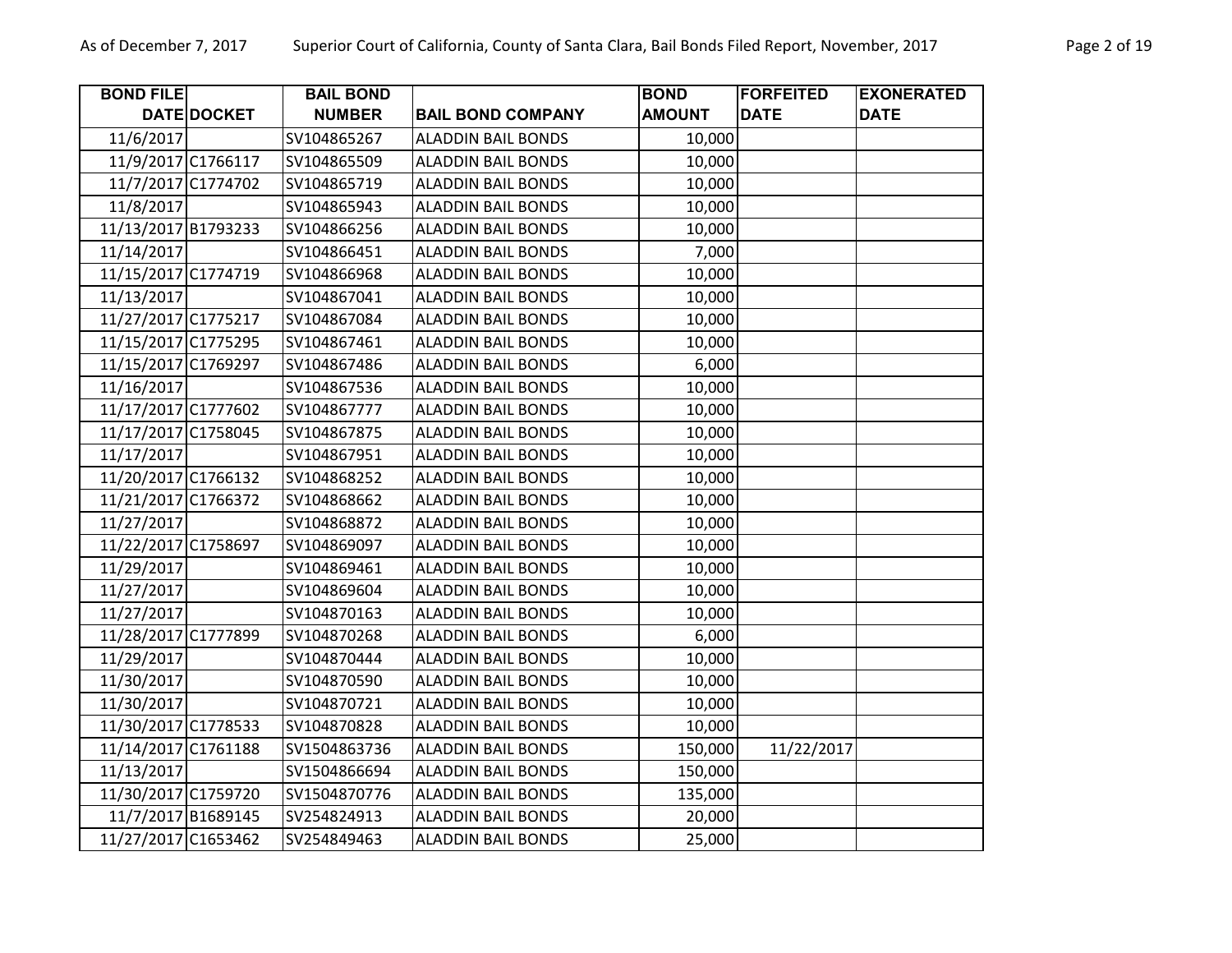| <b>BOND FILE</b>    |                    | <b>BAIL BOND</b> |                           | <b>BOND</b>   | <b>FORFEITED</b> | <b>EXONERATED</b> |
|---------------------|--------------------|------------------|---------------------------|---------------|------------------|-------------------|
|                     | <b>DATE DOCKET</b> | <b>NUMBER</b>    | <b>BAIL BOND COMPANY</b>  | <b>AMOUNT</b> | <b>DATE</b>      | <b>DATE</b>       |
| 11/2/2017           |                    | SV254863746      | <b>ALADDIN BAIL BONDS</b> | 15,000        |                  |                   |
| 11/2/2017 B1794036  |                    | SV254863764      | <b>ALADDIN BAIL BONDS</b> | 20,000        | 11/29/2017       |                   |
| 11/2/2017           |                    | SV254864064      | <b>ALADDIN BAIL BONDS</b> | 20,000        |                  |                   |
| 11/2/2017           |                    | SV254864147      | <b>ALADDIN BAIL BONDS</b> | 10,000        |                  |                   |
| 11/1/2017           |                    | SV254864210      | <b>ALADDIN BAIL BONDS</b> | 25,000        |                  |                   |
| 11/2/2017 C1774447  |                    | SV254864436      | <b>ALADDIN BAIL BONDS</b> | 15,000        |                  |                   |
| 11/2/2017           |                    | SV254864437      | <b>ALADDIN BAIL BONDS</b> | 16,000        |                  |                   |
| 11/2/2017 C1771335  |                    | SV254864627      | <b>ALADDIN BAIL BONDS</b> | 20,000        | 12/1/2017        |                   |
| 11/6/2017           |                    | SV254864745      | <b>ALADDIN BAIL BONDS</b> | 20,000        |                  |                   |
| 11/6/2017 C1775576  |                    | SV254864772      | <b>ALADDIN BAIL BONDS</b> | 25,000        |                  |                   |
| 11/6/2017 C1775040  |                    | SV254864773      | <b>ALADDIN BAIL BONDS</b> | 15,000        |                  |                   |
| 11/3/2017 C1772540  |                    | SV254864786      | <b>ALADDIN BAIL BONDS</b> | 25,000        |                  |                   |
| 11/6/2017 C1775016  |                    | SV254864826      | <b>ALADDIN BAIL BONDS</b> | 25,000        |                  |                   |
| 11/15/2017 B1684736 |                    | SV254864856      | <b>ALADDIN BAIL BONDS</b> | 15,000        |                  |                   |
| 11/6/2017           |                    | SV254864860      | <b>ALADDIN BAIL BONDS</b> | 10,000        |                  |                   |
| 11/6/2017           |                    | SV254865030      | <b>ALADDIN BAIL BONDS</b> | 25,000        |                  |                   |
| 11/6/2017 C1776498  |                    | SV254865058      | <b>ALADDIN BAIL BONDS</b> | 25,000        | 11/16/2017       |                   |
| 11/6/2017 C1772888  |                    | SV254865234      | <b>ALADDIN BAIL BONDS</b> | 15,000        |                  |                   |
| 11/8/2017           |                    | SV254865289      | <b>ALADDIN BAIL BONDS</b> | 25,000        |                  |                   |
| 11/6/2017           |                    | SV254865316      | <b>ALADDIN BAIL BONDS</b> | 25,000        |                  |                   |
| 11/6/2017           |                    | SV254865435      | <b>ALADDIN BAIL BONDS</b> | 25,000        |                  |                   |
| 11/6/2017           |                    | SV254865469      | <b>ALADDIN BAIL BONDS</b> | 17,000        |                  |                   |
| 11/6/2017           |                    | SV254865534      | <b>ALADDIN BAIL BONDS</b> | 15,000        |                  |                   |
| 11/7/2017           |                    | SV254865610      | <b>ALADDIN BAIL BONDS</b> | 15,000        |                  |                   |
| 11/7/2017           |                    | SV254865729      | <b>ALADDIN BAIL BONDS</b> | 25,000        |                  |                   |
| 11/7/2017 C1775582  |                    | SV254865741      | <b>ALADDIN BAIL BONDS</b> | 25,000        |                  |                   |
| 11/7/2017 F1764721  |                    | SV254865746      | <b>ALADDIN BAIL BONDS</b> | 25,000        |                  |                   |
| 11/8/2017           |                    | SV254865775      | <b>ALADDIN BAIL BONDS</b> | 15,000        |                  |                   |
| 11/9/2017 F1766043  |                    | SV254865811      | <b>ALADDIN BAIL BONDS</b> | 23,000        |                  |                   |
| 11/16/2017 C1775502 |                    | SV254866262      | <b>ALADDIN BAIL BONDS</b> | 15,000        |                  |                   |
| 11/13/2017          |                    | SV254866289      | <b>ALADDIN BAIL BONDS</b> | 25,000        |                  |                   |
| 11/14/2017          |                    | SV254866381      | <b>ALADDIN BAIL BONDS</b> | 20,000        |                  |                   |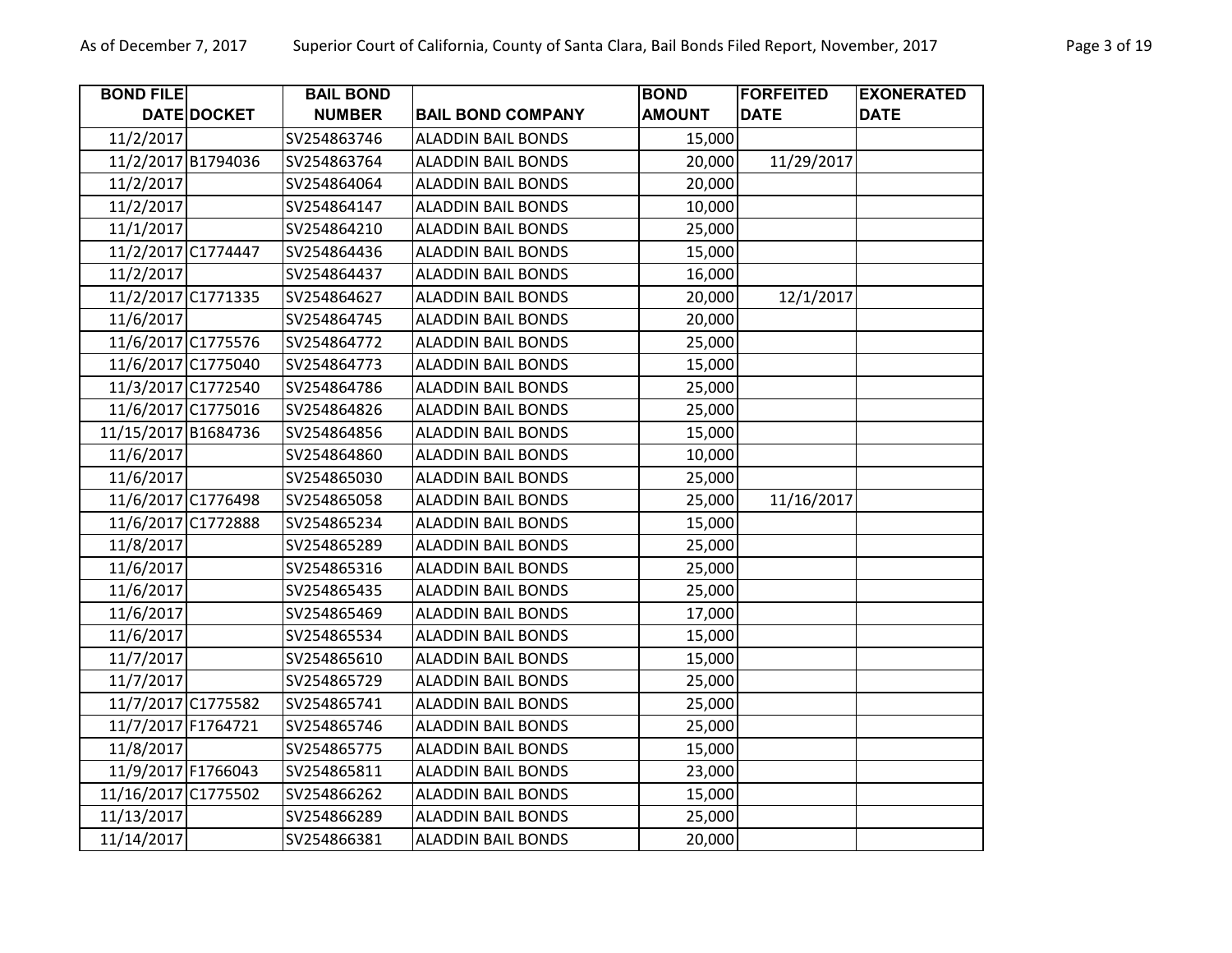| <b>BOND FILE</b>    |             | <b>BAIL BOND</b> |                           | <b>BOND</b>   | <b>FORFEITED</b> | <b>EXONERATED</b> |
|---------------------|-------------|------------------|---------------------------|---------------|------------------|-------------------|
|                     | DATE DOCKET | <b>NUMBER</b>    | <b>BAIL BOND COMPANY</b>  | <b>AMOUNT</b> | <b>DATE</b>      | <b>DATE</b>       |
| 11/14/2017 B1793478 |             | SV254866388      | <b>ALADDIN BAIL BONDS</b> | 11,000        | 11/21/2017       |                   |
| 11/13/2017          |             | SV254866441      | <b>ALADDIN BAIL BONDS</b> | 15,000        |                  |                   |
| 11/27/2017 C1477138 |             | SV254866612      | <b>ALADDIN BAIL BONDS</b> | 15,000        |                  |                   |
| 11/13/2017          |             | SV254866690      | <b>ALADDIN BAIL BONDS</b> | 25,000        |                  |                   |
| 11/13/2017          |             | SV254866739      | <b>ALADDIN BAIL BONDS</b> | 15,000        |                  |                   |
| 11/13/2017          |             | SV254866952      | <b>ALADDIN BAIL BONDS</b> | 25,000        |                  |                   |
| 11/13/2017          |             | SV254866969      | <b>ALADDIN BAIL BONDS</b> | 25,000        |                  |                   |
| 11/21/2017 C1759579 |             | SV254866975      | <b>ALADDIN BAIL BONDS</b> | 25,000        |                  | 11/27/2017        |
| 11/13/2017          |             | SV254867050      | <b>ALADDIN BAIL BONDS</b> | 25,000        |                  |                   |
| 11/14/2017          |             | SV254867083      | <b>ALADDIN BAIL BONDS</b> | 21,000        |                  |                   |
| 11/15/2017 C1775037 |             | SV254867168      | <b>ALADDIN BAIL BONDS</b> | 10,000        |                  |                   |
| 11/14/2017 C1772873 |             | SV254867253      | <b>ALADDIN BAIL BONDS</b> | 25,000        |                  |                   |
| 11/15/2017          |             | SV254867389      | <b>ALADDIN BAIL BONDS</b> | 25,000        |                  |                   |
| 11/16/2017 C1768899 |             | SV254867613      | <b>ALADDIN BAIL BONDS</b> | 25,000        |                  |                   |
| 11/16/2017 C1775812 |             | SV254867705      | <b>ALADDIN BAIL BONDS</b> | 20,000        |                  |                   |
| 11/17/2017 C1775181 |             | SV254867871      | <b>ALADDIN BAIL BONDS</b> | 25,000        |                  |                   |
| 11/17/2017 C1764409 |             | SV254867877      | <b>ALADDIN BAIL BONDS</b> | 15,000        |                  |                   |
| 11/30/2017 C1776457 |             | SV254868590      | <b>ALADDIN BAIL BONDS</b> | 15,000        |                  |                   |
| 11/20/2017          |             | SV254868613      | <b>ALADDIN BAIL BONDS</b> | 20,000        |                  |                   |
| 11/21/2017 C1774193 |             | SV254868665      | <b>ALADDIN BAIL BONDS</b> | 16,000        |                  |                   |
| 11/21/2017 C1777896 |             | SV254868666      | <b>ALADDIN BAIL BONDS</b> | 15,000        |                  |                   |
| 11/21/2017          |             | SV254868712      | <b>ALADDIN BAIL BONDS</b> | 25,000        |                  |                   |
| 11/22/2017          |             | SV254868929      | <b>ALADDIN BAIL BONDS</b> | 25,000        |                  |                   |
| 11/22/2017          |             | SV254868995      | <b>ALADDIN BAIL BONDS</b> | 20,000        |                  |                   |
| 11/29/2017 F1662293 |             | SV254869483      | <b>ALADDIN BAIL BONDS</b> | 15,000        |                  |                   |
| 11/27/2017          |             | SV254869576      | <b>ALADDIN BAIL BONDS</b> | 25,000        |                  |                   |
| 11/29/2017          |             | SV254869649      | <b>ALADDIN BAIL BONDS</b> | 25,000        |                  |                   |
| 11/27/2017 C1775829 |             | SV254869774      | <b>ALADDIN BAIL BONDS</b> | 15,000        |                  |                   |
| 11/27/2017          |             | SV254869789      | <b>ALADDIN BAIL BONDS</b> | 25,000        |                  |                   |
| 11/29/2017          |             | SV254869922      | <b>ALADDIN BAIL BONDS</b> | 25,000        |                  |                   |
| 11/27/2017          |             | SV254869994      | <b>ALADDIN BAIL BONDS</b> | 16,000        |                  |                   |
| 11/27/2017          |             | SV254870001      | <b>ALADDIN BAIL BONDS</b> | 25,000        |                  |                   |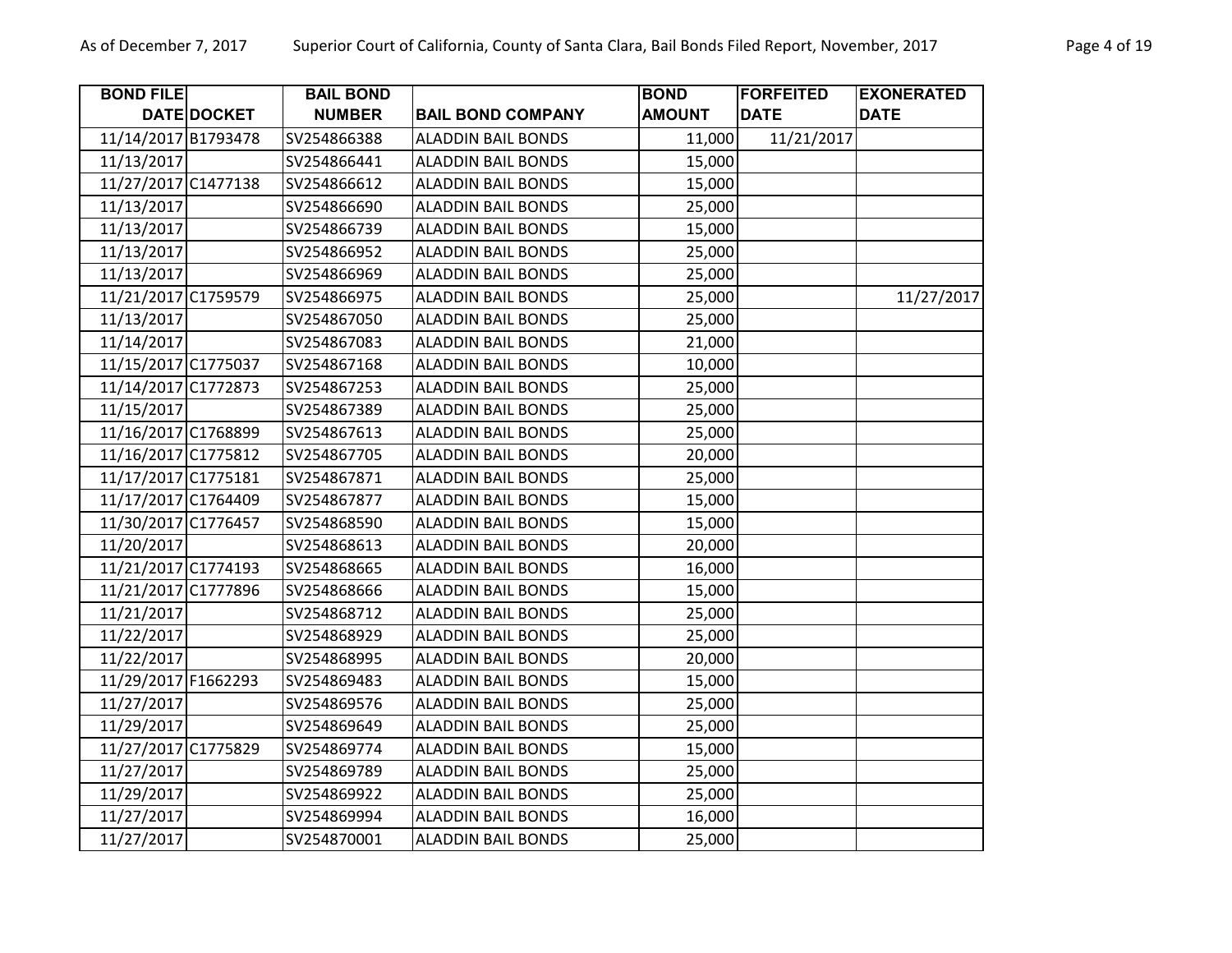| <b>BOND FILE</b>    | DATE DOCKET | <b>BAIL BOND</b><br><b>NUMBER</b> | <b>BAIL BOND COMPANY</b>  | <b>BOND</b><br><b>AMOUNT</b> | <b>FORFEITED</b><br><b>DATE</b> | <b>EXONERATED</b><br><b>DATE</b> |
|---------------------|-------------|-----------------------------------|---------------------------|------------------------------|---------------------------------|----------------------------------|
| 11/27/2017          |             | SV254870139                       | <b>ALADDIN BAIL BONDS</b> | 25,000                       |                                 |                                  |
| 11/29/2017          |             | SV254870152                       | <b>ALADDIN BAIL BONDS</b> | 25,000                       |                                 |                                  |
| 11/29/2017          |             | SV254870165                       | <b>ALADDIN BAIL BONDS</b> | 25,000                       |                                 |                                  |
| 11/29/2017 C1778356 |             | SV254870562                       | <b>ALADDIN BAIL BONDS</b> | 25,000                       |                                 |                                  |
| 11/2/2017           |             | SV504863804                       | <b>ALADDIN BAIL BONDS</b> | 50,000                       |                                 |                                  |
| 11/3/2017 B1685484  |             | SV504863849                       | <b>ALADDIN BAIL BONDS</b> | 40,000                       |                                 |                                  |
| 11/2/2017 C1770879  |             | SV504864493                       | <b>ALADDIN BAIL BONDS</b> | 30,000                       | 11/22/2017                      |                                  |
| 11/6/2017 C1775668  |             | SV504864501                       | <b>ALADDIN BAIL BONDS</b> | 25,000                       |                                 |                                  |
| 11/6/2017 C1775270  |             | SV504864561                       | <b>ALADDIN BAIL BONDS</b> | 25,000                       |                                 |                                  |
| 11/6/2017           |             | SV504865324                       | <b>ALADDIN BAIL BONDS</b> | 40,000                       |                                 |                                  |
| 11/6/2017           |             | SV504865358                       | <b>ALADDIN BAIL BONDS</b> | 26,000                       |                                 |                                  |
| 11/8/2017 F1766043  |             | SV504865363                       | <b>ALADDIN BAIL BONDS</b> | 48,000                       |                                 |                                  |
| 11/9/2017 C1774429  |             | SV504866109                       | <b>ALADDIN BAIL BONDS</b> | 50,000                       |                                 |                                  |
| 11/9/2017           |             | SV504866161                       | <b>ALADDIN BAIL BONDS</b> | 45,000                       |                                 |                                  |
| 11/9/2017 B1475951  |             | SV504866197                       | <b>ALADDIN BAIL BONDS</b> | 40,000                       |                                 |                                  |
| 11/14/2017          |             | SV504866344                       | <b>ALADDIN BAIL BONDS</b> | 50,000                       |                                 |                                  |
| 11/13/2017          |             | SV504866458                       | <b>ALADDIN BAIL BONDS</b> | 25,000                       |                                 |                                  |
| 11/13/2017          |             | SV504866461                       | <b>ALADDIN BAIL BONDS</b> | 50,000                       |                                 |                                  |
| 11/14/2017 B1794460 |             | SV504866476                       | <b>ALADDIN BAIL BONDS</b> | 50,000                       |                                 |                                  |
| 11/13/2017          |             | SV504866565                       | <b>ALADDIN BAIL BONDS</b> | 35,000                       |                                 |                                  |
| 11/13/2017          |             | SV504866918                       | <b>ALADDIN BAIL BONDS</b> | 31,000                       |                                 |                                  |
| 11/14/2017 F1766638 |             | SV504867102                       | <b>ALADDIN BAIL BONDS</b> | 25,000                       |                                 | 11/16/2017                       |
| 11/15/2017 C1763916 |             | SV504867487                       | <b>ALADDIN BAIL BONDS</b> | 25,000                       |                                 |                                  |
| 11/15/2017 C1777181 |             | SV504867488                       | <b>ALADDIN BAIL BONDS</b> | 32,000                       |                                 |                                  |
| 11/15/2017 C1770362 |             | SV504867494                       | <b>ALADDIN BAIL BONDS</b> | 45,000                       |                                 |                                  |
| 11/16/2017          |             | SV504867577                       | <b>ALADDIN BAIL BONDS</b> | 35,000                       |                                 |                                  |
| 11/21/2017 F1766043 |             | SV504867692                       | <b>ALADDIN BAIL BONDS</b> | 31,000                       |                                 |                                  |
| 11/20/2017 C1772771 |             | SV504867714                       | <b>ALADDIN BAIL BONDS</b> | 50,000                       |                                 |                                  |
| 11/17/2017 C1777740 |             | SV504867876                       | <b>ALADDIN BAIL BONDS</b> | 32,000                       |                                 |                                  |
| 11/27/2017 C1777146 |             | SV504868030                       | <b>ALADDIN BAIL BONDS</b> | 50,000                       |                                 |                                  |
| 11/22/2017          |             | SV504868034                       | <b>ALADDIN BAIL BONDS</b> | 30,000                       |                                 |                                  |
| 11/20/2017 C1527274 |             | SV504868117                       | <b>ALADDIN BAIL BONDS</b> | 50,000                       |                                 |                                  |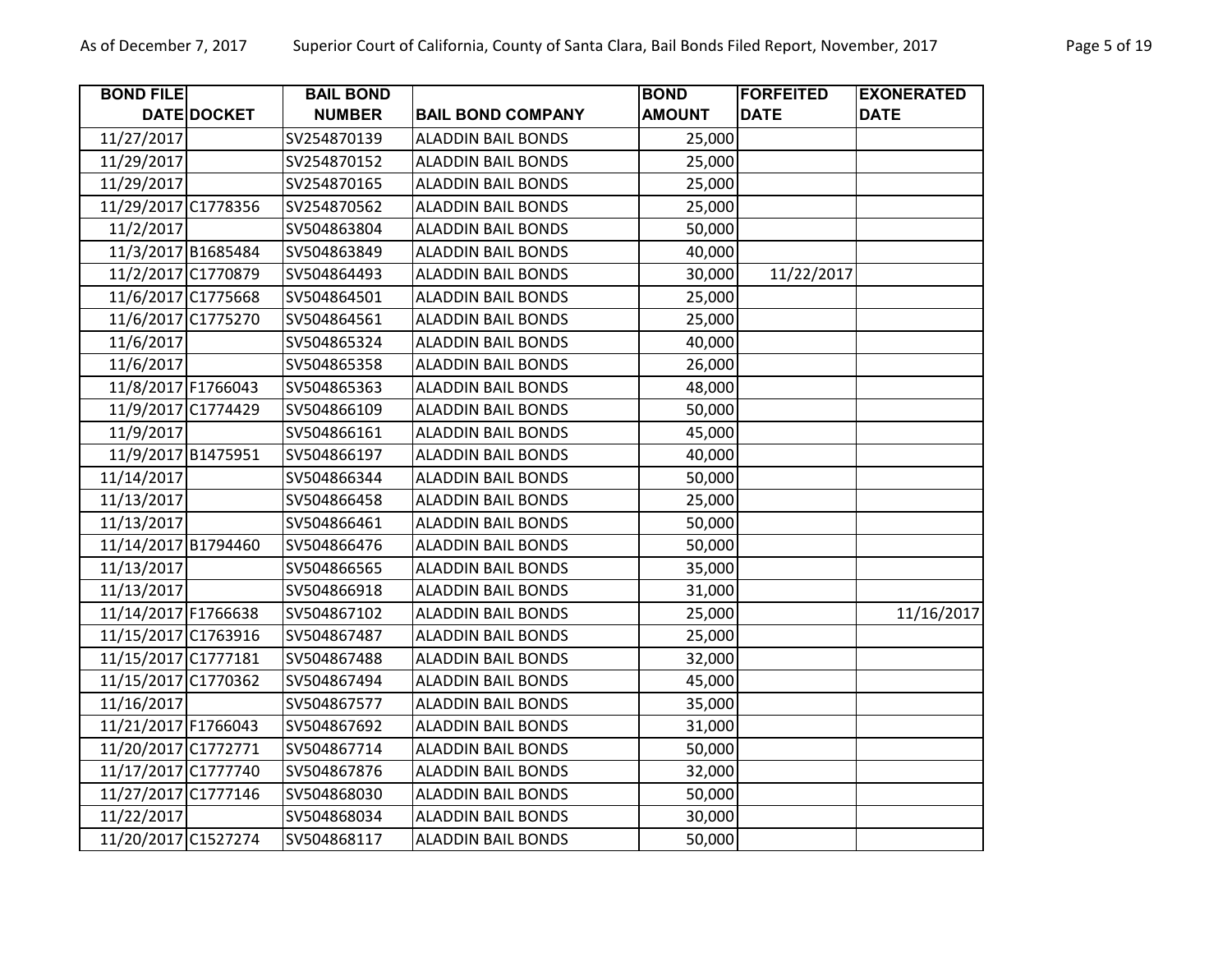| <b>BOND FILE</b>    | DATE DOCKET | <b>BAIL BOND</b><br><b>NUMBER</b> | <b>BAIL BOND COMPANY</b>      | <b>BOND</b><br><b>AMOUNT</b> | <b>FORFEITED</b><br><b>DATE</b> | <b>EXONERATED</b><br><b>DATE</b> |
|---------------------|-------------|-----------------------------------|-------------------------------|------------------------------|---------------------------------|----------------------------------|
| 11/20/2017 C1771687 |             | SV504868191                       | <b>ALADDIN BAIL BONDS</b>     | 50,000                       |                                 |                                  |
| 11/20/2017 C1776082 |             | SV504868260                       | <b>ALADDIN BAIL BONDS</b>     | 30,000                       |                                 |                                  |
| 11/20/2017          |             | SV504868304                       | <b>ALADDIN BAIL BONDS</b>     | 35,000                       |                                 |                                  |
| 11/21/2017 C1776459 |             | SV504868788                       | <b>ALADDIN BAIL BONDS</b>     | 5,000                        |                                 |                                  |
| 11/22/2017 B1794890 |             | SV504868799                       | <b>ALADDIN BAIL BONDS</b>     | 50,000                       |                                 |                                  |
| 11/27/2017 B1794890 |             | SV504868801                       | <b>ALADDIN BAIL BONDS</b>     | 50,000                       |                                 |                                  |
| 11/21/2017 C1769124 |             | SV504868819                       | <b>ALADDIN BAIL BONDS</b>     | 10,000                       | 11/21/2017                      |                                  |
| 11/21/2017 C1763379 |             | SV504868838                       | <b>ALADDIN BAIL BONDS</b>     | 50,000                       |                                 |                                  |
| 11/22/2017          |             | SV504868988                       | <b>ALADDIN BAIL BONDS</b>     | 25,000                       |                                 |                                  |
| 11/27/2017          |             | SV504869397                       | <b>ALADDIN BAIL BONDS</b>     | 50,000                       |                                 |                                  |
| 11/29/2017          |             | SV504869850                       | <b>ALADDIN BAIL BONDS</b>     | 48,000                       |                                 |                                  |
| 11/27/2017          |             | SV504869900                       | <b>ALADDIN BAIL BONDS</b>     | 41,000                       |                                 |                                  |
| 11/27/2017 C1773534 |             | SV504869958                       | <b>ALADDIN BAIL BONDS</b>     | 50,000                       |                                 |                                  |
| 11/28/2017          |             | SV504870210                       | <b>ALADDIN BAIL BONDS</b>     | 35,000                       |                                 |                                  |
| 11/30/2017 F1245011 |             | SV504870283                       | <b>ALADDIN BAIL BONDS</b>     | 50,000                       |                                 |                                  |
| 11/29/2017 F1766427 |             | SV504870445                       | <b>ALADDIN BAIL BONDS</b>     | 50,000                       |                                 |                                  |
| 11/7/2017 C1651303  |             | SV54846211                        | <b>ALADDIN BAIL BONDS</b>     | 2,000                        |                                 |                                  |
| 11/14/2017 C1651294 |             | SV54864059                        | <b>ALADDIN BAIL BONDS</b>     | 5,000                        |                                 |                                  |
| 11/14/2017 C1763409 |             | SV54867254                        | <b>ALADDIN BAIL BONDS</b>     | 5,000                        |                                 |                                  |
| 11/14/2017 C1759969 |             | SV54867255                        | <b>ALADDIN BAIL BONDS</b>     | 500                          |                                 |                                  |
| 11/20/2017 C1776147 |             | SV54867333                        | <b>ALADDIN BAIL BONDS</b>     | 5,000                        |                                 |                                  |
| 11/21/2017 C1770330 |             | SV54868663                        | <b>ALADDIN BAIL BONDS</b>     | 5,000                        |                                 |                                  |
| 11/21/2017 C1771507 |             | SV54868664                        | <b>ALADDIN BAIL BONDS</b>     | 5,000                        |                                 |                                  |
| 11/27/2017          |             | SV54870077                        | <b>ALADDIN BAIL BONDS</b>     | 5,000                        |                                 |                                  |
| 11/29/2017          |             | AS15481587                        | ALICE CORTEZ BAIL BONDS       | 10,000                       |                                 |                                  |
| 11/27/2017 F1659742 |             | AS25269444                        | ALICE CORTEZ BAIL BONDS       | 25,000                       |                                 |                                  |
| 11/14/2017 F1766712 |             | AS50200622                        | ALICE CORTEZ BAIL BONDS       | 45,000                       |                                 |                                  |
| 11/30/2017 C1776661 |             |                                   | 5113636826 ALL PRO BAIL BONDS | 10,000                       |                                 |                                  |
| 11/8/2017           |             |                                   | 5113637120 ALL PRO BAIL BONDS | 10,000                       |                                 |                                  |
| 11/20/2017 C1774891 |             |                                   | 5272980437 ALL PRO BAIL BONDS | 20,000                       |                                 |                                  |
| 11/27/2017 B1794444 |             |                                   | 5272980440 ALL PRO BAIL BONDS | 5,000                        |                                 |                                  |
| 11/9/2017 C1764712  |             |                                   | 5272980578 ALL PRO BAIL BONDS | 20,000                       |                                 |                                  |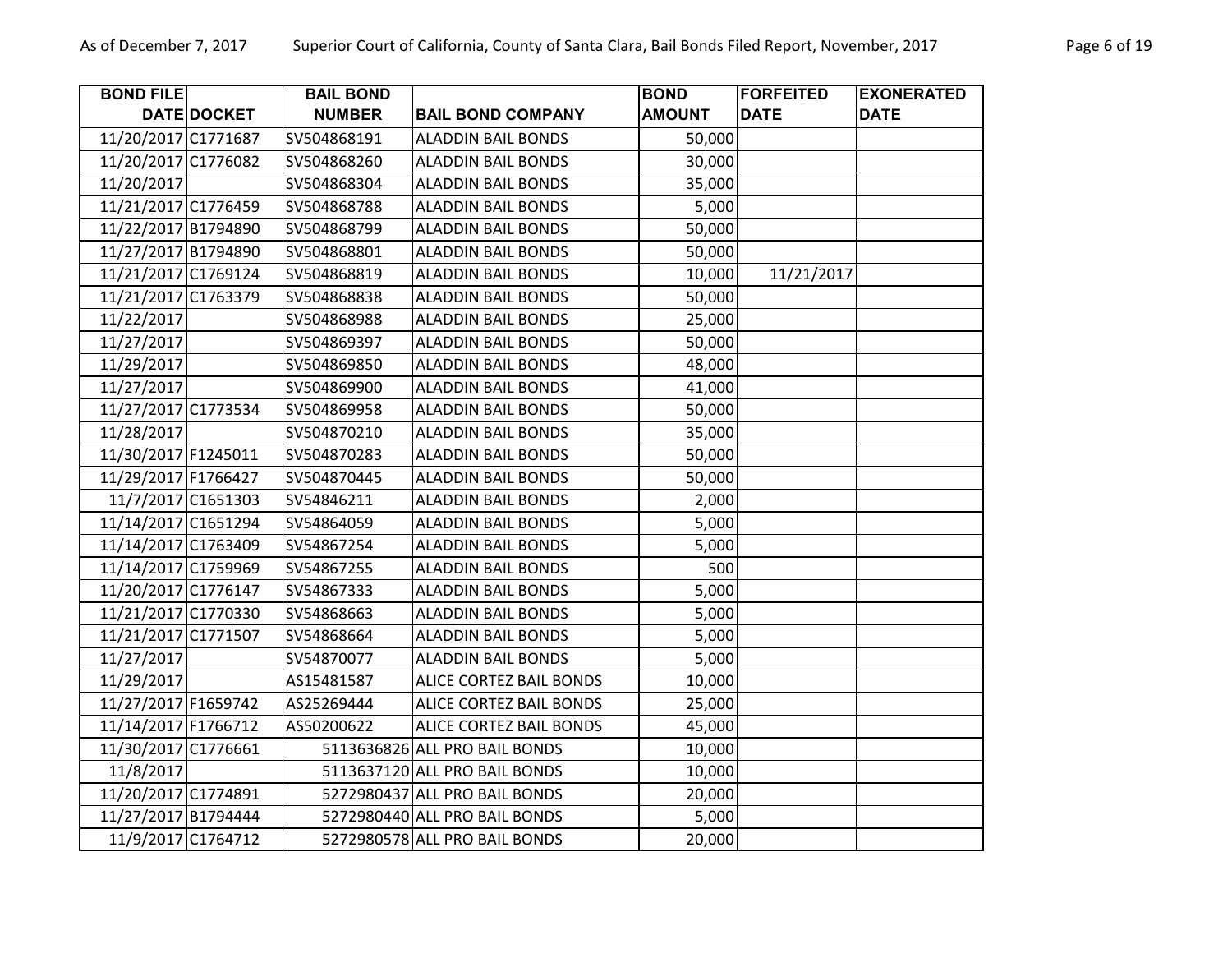| <b>BOND FILE</b>    | DATE DOCKET | <b>BAIL BOND</b><br><b>NUMBER</b> | <b>BAIL BOND COMPANY</b>       | <b>BOND</b><br><b>AMOUNT</b> | <b>FORFEITED</b><br><b>DATE</b> | <b>EXONERATED</b><br><b>DATE</b> |
|---------------------|-------------|-----------------------------------|--------------------------------|------------------------------|---------------------------------|----------------------------------|
| 11/9/2017 C1763973  |             |                                   | 5272980581 ALL PRO BAIL BONDS  | 20,000                       |                                 |                                  |
| 11/14/2017 C1775032 |             |                                   | 3.00414E+12 ALL PRO BAIL BONDS | 35,000                       | 11/29/2017                      |                                  |
| 11/7/2017 C1767057  |             |                                   | 6.00618E+12 ALL PRO BAIL BONDS | 5,000                        |                                 |                                  |
| 11/20/2017          |             |                                   | 6.00913E+12 ALL PRO BAIL BONDS | 25,000                       |                                 |                                  |
| 11/14/2017 C1649730 |             |                                   | 6.00913E+12 ALL PRO BAIL BONDS | 15,000                       | 12/1/2017                       |                                  |
| 11/17/2017 B1794037 |             |                                   | 6.01017E+12 ALL PRO BAIL BONDS | 8,000                        |                                 |                                  |
| 11/28/2017          |             |                                   | 6.01611E+12 ALL PRO BAIL BONDS | 15,000                       |                                 |                                  |
| 11/20/2017 C1775961 |             |                                   | 6.01611E+12 ALL PRO BAIL BONDS | 25,000                       |                                 |                                  |
| 11/6/2017 C1773528  |             |                                   | 6.01611E+12 ALL PRO BAIL BONDS | 5,000                        |                                 |                                  |
| 11/2/2017 C1773391  |             |                                   | 6.01611E+12 ALL PRO BAIL BONDS | 5,000                        |                                 |                                  |
| 11/9/2017           |             |                                   | 6.01611E+12 ALL PRO BAIL BONDS | 25,000                       |                                 |                                  |
| 11/15/2017 C1775268 |             |                                   | 6.01611E+12 ALL PRO BAIL BONDS | 25,000                       |                                 |                                  |
| 11/21/2017 C1774939 |             |                                   | 6.01612E+12 ALL PRO BAIL BONDS | 15,000                       |                                 |                                  |
| 11/15/2017          |             |                                   | 6.01612E+12 ALL PRO BAIL BONDS | 25,000                       |                                 |                                  |
| 11/7/2017 F1764998  |             |                                   | 6.01612E+12 ALL PRO BAIL BONDS | 35,000                       | 11/9/2017                       |                                  |
| 11/6/2017 C1775042  |             |                                   | 6.01612E+12 ALL PRO BAIL BONDS | 25,000                       |                                 |                                  |
| 11/14/2017          |             |                                   | 6.01612E+12 ALL PRO BAIL BONDS | 25,000                       |                                 |                                  |
| 11/6/2017           |             |                                   | 6.01612E+12 ALL PRO BAIL BONDS | 31,000                       |                                 |                                  |
| 11/28/2017 B1794042 |             |                                   | 6.01612E+12 ALL PRO BAIL BONDS | 3,000                        |                                 | 11/30/2017                       |
| 11/27/2017          |             |                                   | 6.01612E+12 ALL PRO BAIL BONDS | 16,000                       |                                 |                                  |
| 11/13/2017          |             |                                   | 6.01612E+12 ALL PRO BAIL BONDS | 25,000                       |                                 |                                  |
| 11/13/2017 C1776352 |             |                                   | 6.01612E+12 ALL PRO BAIL BONDS | 11,000                       |                                 |                                  |
| 11/30/2017 C1775717 |             |                                   | 6.01612E+12 ALL PRO BAIL BONDS | 10,000                       |                                 |                                  |
| 11/30/2017 C1775580 |             |                                   | 6.01612E+12 ALL PRO BAIL BONDS | 25,000                       |                                 |                                  |
| 11/14/2017 B1793486 |             |                                   | 6.01612E+12 ALL PRO BAIL BONDS | 25,000                       |                                 |                                  |
| 11/13/2017          |             |                                   | 6.01612E+12 ALL PRO BAIL BONDS | 25,000                       |                                 |                                  |
| 11/7/2017 C1763381  |             |                                   | 6.01613E+12 ALL PRO BAIL BONDS | 5,000                        |                                 |                                  |
| 11/13/2017 C1765432 |             |                                   | 6.01613E+12 ALL PRO BAIL BONDS | 10,000                       | 11/28/2017                      |                                  |
| 11/6/2017           |             |                                   | 6.01613E+12 ALL PRO BAIL BONDS | 50,000                       |                                 |                                  |
| 11/22/2017 B1794942 |             |                                   | 6.01613E+12 ALL PRO BAIL BONDS | 27,000                       |                                 |                                  |
| 11/2/2017 F1661660  |             |                                   | 6.01613E+12 ALL PRO BAIL BONDS | 25,000                       | 11/28/2017                      |                                  |
| 11/15/2017 C1771401 |             |                                   | 6.01613E+12 ALL PRO BAIL BONDS | 25,000                       |                                 |                                  |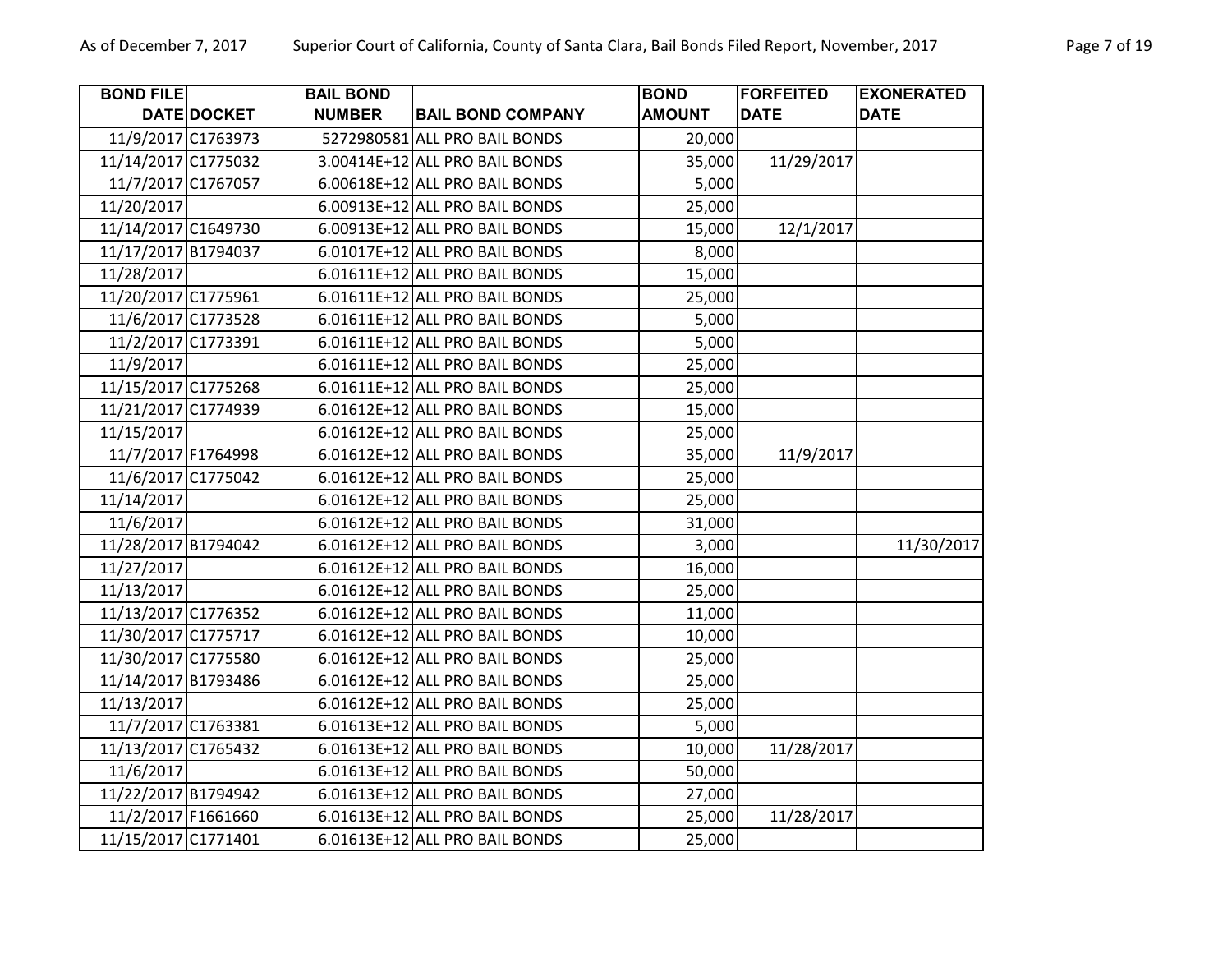| <b>BOND FILE</b>    | DATE DOCKET | <b>BAIL BOND</b><br><b>NUMBER</b> | <b>BAIL BOND COMPANY</b>       | <b>BOND</b><br><b>AMOUNT</b> | <b>FORFEITED</b><br><b>DATE</b> | <b>EXONERATED</b><br><b>DATE</b> |
|---------------------|-------------|-----------------------------------|--------------------------------|------------------------------|---------------------------------|----------------------------------|
| 11/7/2017 C1776050  |             |                                   | 6.01613E+12 ALL PRO BAIL BONDS | 10,000                       |                                 |                                  |
| 11/29/2017          |             |                                   | 6.01613E+12 ALL PRO BAIL BONDS | 16,000                       |                                 |                                  |
| 11/16/2017          |             |                                   | 6.01613E+12 ALL PRO BAIL BONDS | 26,000                       |                                 |                                  |
| 11/21/2017          |             |                                   | 6.01613E+12 ALL PRO BAIL BONDS | 25,000                       |                                 |                                  |
| 11/29/2017          |             |                                   | 6.01613E+12 ALL PRO BAIL BONDS | 31,000                       |                                 |                                  |
| 11/1/2017 F1766601  |             |                                   | 6.01613E+12 ALL PRO BAIL BONDS | 12,000                       |                                 |                                  |
| 11/2/2017           |             |                                   | 6.01613E+12 ALL PRO BAIL BONDS | 38,000                       |                                 |                                  |
| 11/13/2017 C1768773 |             |                                   | 6.01613E+12 ALL PRO BAIL BONDS | 5,000                        | 11/28/2017                      |                                  |
| 11/29/2017          |             |                                   | 6.01614E+12 ALL PRO BAIL BONDS | 25,000                       |                                 |                                  |
| 11/6/2017 C1774791  |             |                                   | 6.01614E+12 ALL PRO BAIL BONDS | 27,000                       |                                 |                                  |
| 11/1/2017 C1775720  |             |                                   | 6.01614E+12 ALL PRO BAIL BONDS | 60,000                       |                                 |                                  |
| 11/16/2017          |             |                                   | 6.01614E+12 ALL PRO BAIL BONDS | 5,000                        |                                 |                                  |
| 11/13/2017 C1774716 |             |                                   | 6.01614E+12 ALL PRO BAIL BONDS | 5,000                        | 11/14/2017                      |                                  |
| 11/2/2017 C1643638  |             |                                   | 6.01614E+12 ALL PRO BAIL BONDS | 25,000                       |                                 |                                  |
| 11/29/2017          |             |                                   | 6.01614E+12 ALL PRO BAIL BONDS | 31,000                       |                                 |                                  |
| 11/6/2017 C1650295  |             |                                   | 6.01614E+12 ALL PRO BAIL BONDS | 15,000                       | 12/5/2017                       |                                  |
| 11/27/2017 C1771888 |             |                                   | 6.01614E+12 ALL PRO BAIL BONDS | 25,000                       |                                 |                                  |
| 11/27/2017          |             |                                   | 6.01614E+12 ALL PRO BAIL BONDS | 26,000                       |                                 |                                  |
| 11/27/2017          |             |                                   | 6.01614E+12 ALL PRO BAIL BONDS | 30,000                       |                                 |                                  |
| 11/21/2017          |             |                                   | 6.01614E+12 ALL PRO BAIL BONDS | 21,000                       |                                 |                                  |
| 11/30/2017 C1485095 |             |                                   | 6.01615E+12 ALL PRO BAIL BONDS | 15,000                       |                                 |                                  |
| 11/20/2017          |             |                                   | 6.01615E+12 ALL PRO BAIL BONDS | 20,000                       |                                 |                                  |
| 11/27/2017 C1756926 |             |                                   | 6.01615E+12 ALL PRO BAIL BONDS | 25,000                       |                                 |                                  |
| 11/7/2017 C1769679  |             |                                   | 6.01615E+12 ALL PRO BAIL BONDS | 50,000                       |                                 |                                  |
| 11/14/2017          |             |                                   | 6.01615E+12 ALL PRO BAIL BONDS | 10,000                       |                                 |                                  |
| 11/13/2017 C1769787 |             |                                   | 6.01615E+12 ALL PRO BAIL BONDS | 16,000                       | 11/27/2017                      |                                  |
| 11/29/2017 F1766799 |             |                                   | 6.01615E+12 ALL PRO BAIL BONDS | 132,000                      |                                 |                                  |
| 11/8/2017 C1776737  |             |                                   | 6.01615E+12 ALL PRO BAIL BONDS | 36,000                       | 11/13/2017                      |                                  |
| 11/15/2017 C1777615 |             |                                   | 6.01615E+12 ALL PRO BAIL BONDS | 10,000                       |                                 |                                  |
| 11/1/2017 F1662831  |             |                                   | 6.01615E+12 ALL PRO BAIL BONDS | 5,000                        |                                 | 11/15/2017                       |
| 11/8/2017           |             |                                   | 6.01615E+12 ALL PRO BAIL BONDS | 31,000                       |                                 |                                  |
| 11/22/2017          |             |                                   | 6.01615E+12 ALL PRO BAIL BONDS | 5,000                        |                                 |                                  |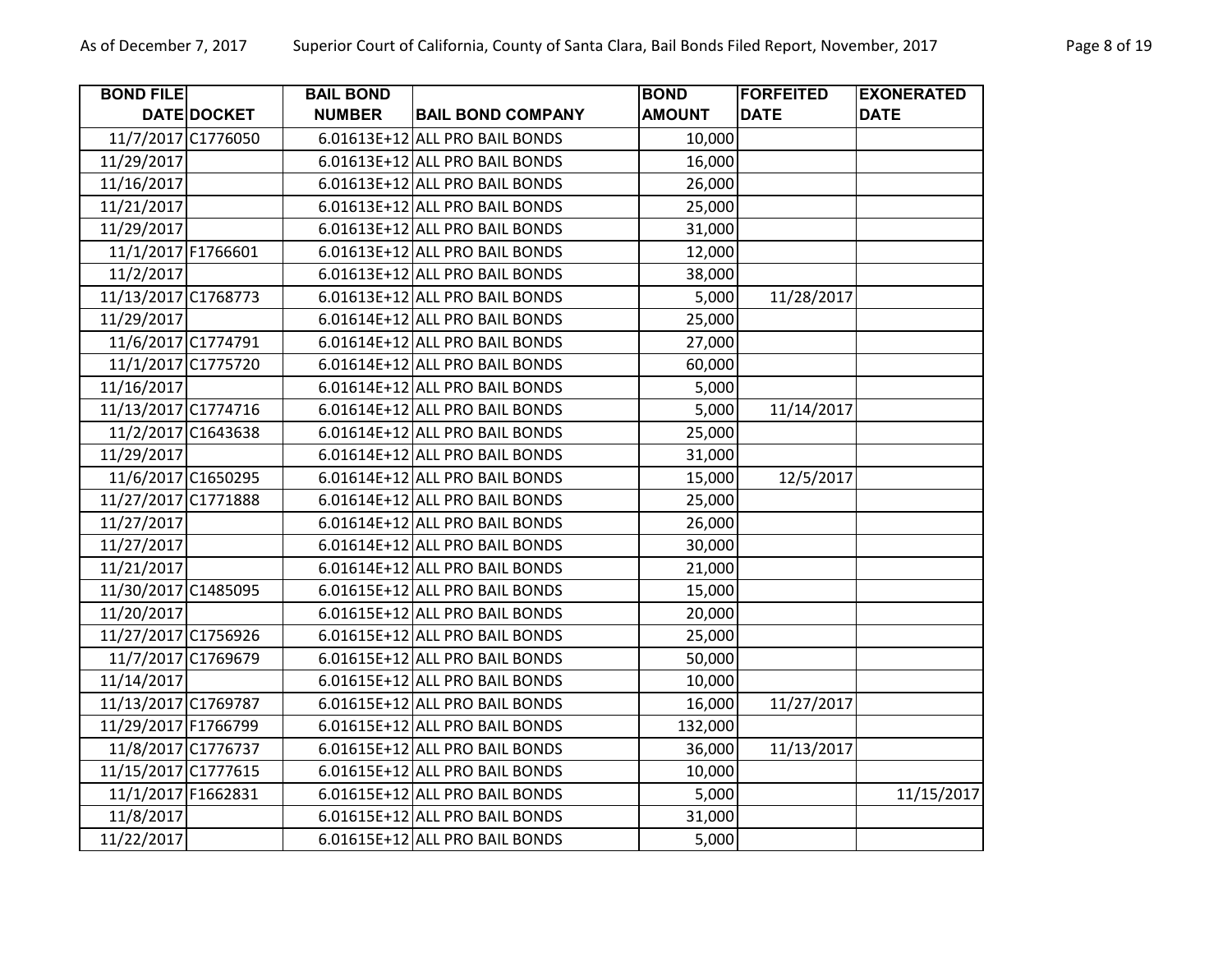| <b>BOND FILE</b>    |                    | <b>BAIL BOND</b> |                                | <b>BOND</b>   | <b>FORFEITED</b> | <b>EXONERATED</b> |
|---------------------|--------------------|------------------|--------------------------------|---------------|------------------|-------------------|
|                     | DATE DOCKET        | <b>NUMBER</b>    | <b>BAIL BOND COMPANY</b>       | <b>AMOUNT</b> | <b>DATE</b>      | <b>DATE</b>       |
| 11/7/2017           |                    |                  | 6.01615E+12 ALL PRO BAIL BONDS | 35,000        |                  |                   |
| 11/27/2017          |                    |                  | 6.01615E+12 ALL PRO BAIL BONDS | 5,000         |                  |                   |
| 11/28/2017          |                    |                  | 6.01616E+12 ALL PRO BAIL BONDS | 5,000         |                  |                   |
| 11/14/2017          |                    |                  | 6.01616E+12 ALL PRO BAIL BONDS | 10,000        |                  |                   |
| 11/22/2017          |                    |                  | 6.01616E+12 ALL PRO BAIL BONDS | 25,000        |                  |                   |
| 11/1/2017           | 216384             |                  | 6.01616E+12 ALL PRO BAIL BONDS | 35,000        |                  |                   |
| 11/21/2017          |                    |                  | 6.01616E+12 ALL PRO BAIL BONDS | 25,000        |                  |                   |
| 11/8/2017           |                    |                  | 6.01616E+12 ALL PRO BAIL BONDS | 10,000        |                  |                   |
| 11/15/2017          |                    |                  | 6.01616E+12 ALL PRO BAIL BONDS | 10,000        |                  |                   |
|                     | 11/6/2017 C1772813 |                  | 6.01616E+12 ALL PRO BAIL BONDS | 25,000        |                  |                   |
| 11/27/2017          |                    |                  | 6.01616E+12 ALL PRO BAIL BONDS | 25,000        |                  |                   |
| 11/29/2017          |                    |                  | 6.01616E+12 ALL PRO BAIL BONDS | 25,000        |                  |                   |
| 11/15/2017          |                    |                  | 6.01616E+12 ALL PRO BAIL BONDS | 25,000        |                  |                   |
| 11/6/2017           |                    |                  | 6.01616E+12 ALL PRO BAIL BONDS | 31,000        |                  |                   |
| 11/15/2017          |                    |                  | 6.01616E+12 ALL PRO BAIL BONDS | 10,000        |                  |                   |
| 11/27/2017          |                    |                  | 6.01616E+12 ALL PRO BAIL BONDS | 21,000        |                  |                   |
| 11/30/2017 B1794050 |                    |                  | 6.01616E+12 ALL PRO BAIL BONDS | 20,000        |                  |                   |
| 11/29/2017          |                    |                  | 6.01616E+12 ALL PRO BAIL BONDS | 25,000        |                  |                   |
| 11/2/2017           |                    |                  | 6.01616E+12 ALL PRO BAIL BONDS | 25,000        |                  |                   |
| 11/13/2017 C1775539 |                    |                  | 6.01616E+12 ALL PRO BAIL BONDS | 185,000       |                  |                   |
| 11/13/2017 C1762471 |                    |                  | 6.01616E+12 ALL PRO BAIL BONDS | 5,000         | 11/28/2017       |                   |
| 11/14/2017 C1649662 |                    |                  | 6.01617E+12 ALL PRO BAIL BONDS | 40,000        |                  |                   |
| 11/29/2017          |                    |                  | 6.01617E+12 ALL PRO BAIL BONDS | 13,000        |                  |                   |
| 11/6/2017           |                    |                  | 6.01617E+12 ALL PRO BAIL BONDS | 5,000         |                  |                   |
|                     | 11/2/2017 C1648251 |                  | 6.01617E+12 ALL PRO BAIL BONDS | 25,000        |                  |                   |
| 11/13/2017 C1765224 |                    |                  | 6.01617E+12 ALL PRO BAIL BONDS | 15,000        |                  | 12/4/2017         |
| 11/16/2017          |                    |                  | 6.01617E+12 ALL PRO BAIL BONDS | 50,000        |                  |                   |
| 11/13/2017 C1777159 |                    |                  | 6.01617E+12 ALL PRO BAIL BONDS | 5,000         | 11/27/2017       |                   |
| 11/27/2017 C1775857 |                    |                  | 6.01617E+12 ALL PRO BAIL BONDS | 15,000        | 11/27/2017       |                   |
| 11/6/2017           |                    |                  | 6.01617E+12 ALL PRO BAIL BONDS | 10,000        |                  |                   |
|                     | 11/1/2017 F1766134 |                  | 6.01617E+12 ALL PRO BAIL BONDS | 5,000         |                  | 11/15/2017        |
| 11/20/2017 C1775218 |                    |                  | 6.01617E+12 ALL PRO BAIL BONDS | 25,000        |                  |                   |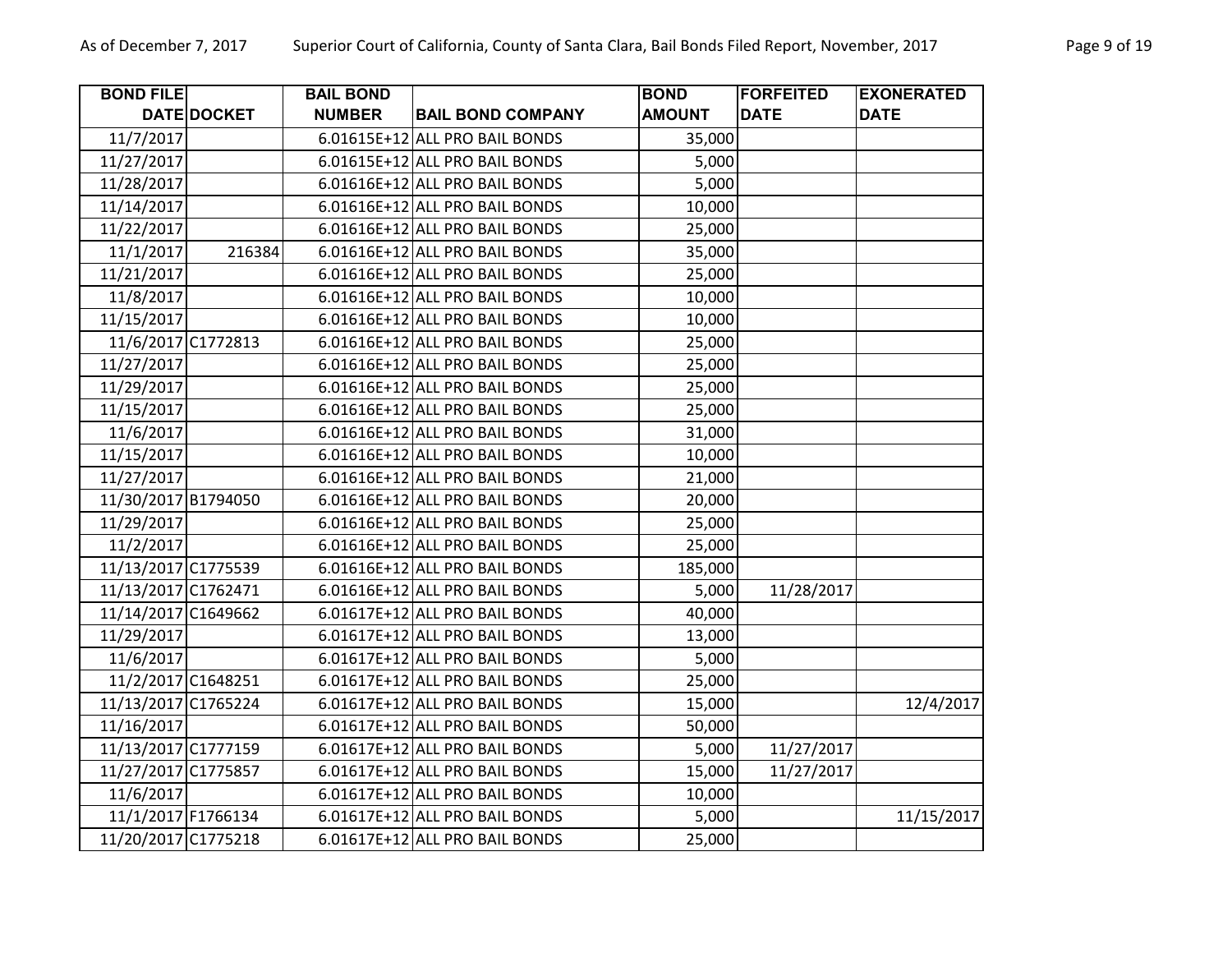| <b>BOND FILE</b>    |                    | <b>BAIL BOND</b> |                                   | <b>BOND</b>   | <b>FORFEITED</b> | <b>EXONERATED</b> |
|---------------------|--------------------|------------------|-----------------------------------|---------------|------------------|-------------------|
|                     | DATE DOCKET        | <b>NUMBER</b>    | <b>BAIL BOND COMPANY</b>          | <b>AMOUNT</b> | <b>DATE</b>      | <b>DATE</b>       |
| 11/27/2017          |                    |                  | 6.01617E+12 ALL PRO BAIL BONDS    | 25,000        |                  |                   |
| 11/17/2017          |                    |                  | 6.01617E+12 ALL PRO BAIL BONDS    | 25,000        |                  |                   |
| 11/27/2017          |                    |                  | 6.01618E+12 ALL PRO BAIL BONDS    | 50,000        |                  |                   |
| 11/17/2017 C1486777 |                    |                  | 6.01618E+12 ALL PRO BAIL BONDS    | 36,000        |                  |                   |
| 11/27/2017 C1527833 |                    |                  | 6.01618E+12 ALL PRO BAIL BONDS    | 15,000        |                  |                   |
| 11/6/2017           |                    |                  | 6.01618E+12 ALL PRO BAIL BONDS    | 10,000        |                  |                   |
| 11/1/2017 F1763762  |                    |                  | 6.01618E+12 ALL PRO BAIL BONDS    | 5,000         |                  | 11/15/2017        |
| 11/22/2017          |                    |                  | 6.01618E+12 ALL PRO BAIL BONDS    | 10,000        |                  |                   |
| 11/3/2017 C1773954  |                    |                  | 6.01618E+12 ALL PRO BAIL BONDS    | 20,000        |                  |                   |
| 11/22/2017          |                    |                  | 6.01618E+12 ALL PRO BAIL BONDS    | 10,000        |                  |                   |
| 11/14/2017          |                    |                  | 6.01618E+12 ALL PRO BAIL BONDS    | 20,000        |                  |                   |
| 11/29/2017 C1775897 |                    |                  | 6.01618E+12 ALL PRO BAIL BONDS    | 80,000        |                  |                   |
| 11/22/2017          |                    |                  | 6.01618E+12 ALL PRO BAIL BONDS    | 20,000        |                  |                   |
| 11/27/2017          |                    |                  | 6.01619E+12 ALL PRO BAIL BONDS    | 12,000        |                  |                   |
| 11/21/2017          |                    |                  | 6.01619E+12 ALL PRO BAIL BONDS    | 17,000        |                  |                   |
| 11/29/2017 C1778188 |                    |                  | 6.01619E+12 ALL PRO BAIL BONDS    | 50,000        |                  |                   |
| 11/2/2017           |                    |                  | 6.01619E+12 ALL PRO BAIL BONDS    | 25,000        |                  |                   |
| 11/27/2017          |                    |                  | 6.01619E+12 ALL PRO BAIL BONDS    | 5,000         |                  |                   |
|                     | 11/1/2017 C1646119 |                  | 6.01619E+12 ALL PRO BAIL BONDS    | 5,000         |                  | 11/15/2017        |
| 11/27/2017 C1775259 |                    |                  | 6.01713E+12 ALL PRO BAIL BONDS    | 20,000        |                  |                   |
|                     | 11/6/2017 C1778919 | IS100K57311      | <b>AMIGO BAIL BONDS</b>           | 60,000        |                  |                   |
| 11/17/2017 C1777782 |                    | IS250K15299      | <b>AMIGO BAIL BONDS</b>           | 200,000       |                  |                   |
| 11/7/2017           |                    | IS30K213815      | <b>AMIGO BAIL BONDS</b>           | 26,000        |                  |                   |
|                     | 11/8/2017 B1794710 |                  | 5105630151 ANGEL LOPEZ BAIL BONDS | 100,000       |                  |                   |
|                     | 11/6/2017 C1775260 |                  | 5113588037 ANGEL LOPEZ BAIL BONDS | 10,000        |                  |                   |
| 11/7/2017           |                    |                  | 5113651049 ANGEL LOPEZ BAIL BONDS | 10,000        |                  |                   |
| 11/6/2017 F1766043  |                    |                  | 5150111865 ANGEL LOPEZ BAIL BONDS | 81,000        |                  |                   |
| 11/14/2017          |                    |                  | 5272874992 ANGEL LOPEZ BAIL BONDS | 25,000        |                  |                   |
| 11/28/2017 B1794941 |                    |                  | 5273052458 ANGEL LOPEZ BAIL BONDS | 20,000        |                  |                   |
|                     | 11/3/2017 B1794368 | T10050641654     | <b>BAD BOYS BAIL BONDS</b>        | 85,000        |                  |                   |
| 11/22/2017          |                    | T10050644027     | <b>BAD BOYS BAIL BONDS</b>        | 75,000        |                  |                   |
| 11/13/2017          |                    | T10050644452     | <b>BAD BOYS BAIL BONDS</b>        | 100,000       |                  |                   |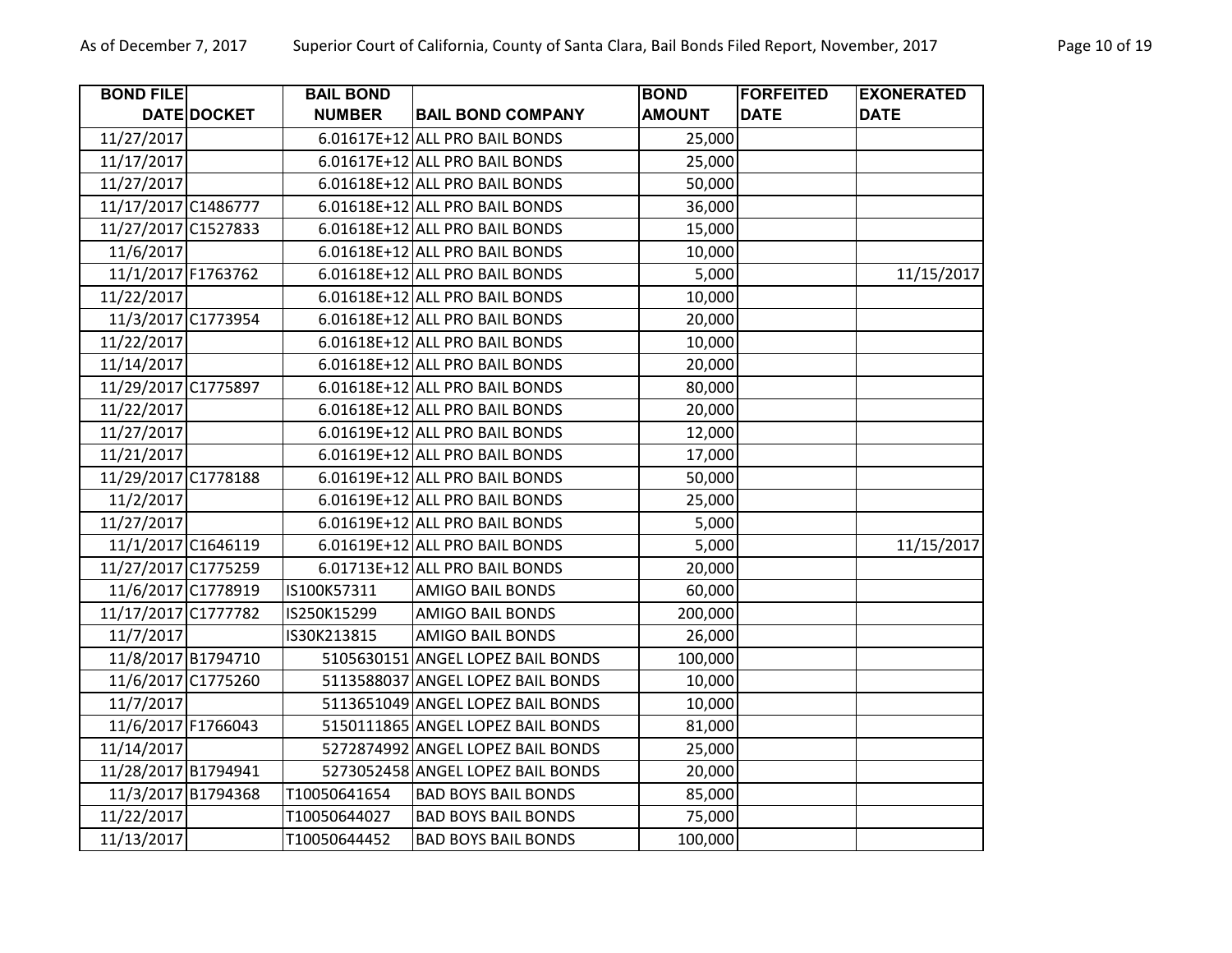| <b>BOND FILE</b>    |             | <b>BAIL BOND</b> |                            | <b>BOND</b>   | <b>FORFEITED</b> | <b>EXONERATED</b> |
|---------------------|-------------|------------------|----------------------------|---------------|------------------|-------------------|
|                     | DATE DOCKET | <b>NUMBER</b>    | <b>BAIL BOND COMPANY</b>   | <b>AMOUNT</b> | <b>DATE</b>      | <b>DATE</b>       |
| 11/2/2017 C1765830  |             | T10050647020     | <b>BAD BOYS BAIL BONDS</b> | 82,000        |                  |                   |
| 11/22/2017          |             | T10050650567     | <b>BAD BOYS BAIL BONDS</b> | 75,000        |                  |                   |
| 11/7/2017 C1515871  |             | T1050631438      | <b>BAD BOYS BAIL BONDS</b> | 6,000         |                  |                   |
| 11/15/2017 C1776115 |             | T1050644397      | <b>BAD BOYS BAIL BONDS</b> | 10,000        |                  |                   |
| 11/6/2017 C1775500  |             | T1050644398      | <b>BAD BOYS BAIL BONDS</b> | 5,000         |                  |                   |
| 11/1/2017           |             | T1050644399      | <b>BAD BOYS BAIL BONDS</b> | 5,000         |                  |                   |
| 11/8/2017 B1791504  |             | T1050647104      | <b>BAD BOYS BAIL BONDS</b> | 10,000        |                  |                   |
| 11/20/2017          |             | T1050648157      | <b>BAD BOYS BAIL BONDS</b> | 10,000        |                  |                   |
| 11/15/2017 C1775120 |             | T1050648159      | <b>BAD BOYS BAIL BONDS</b> | 10,000        |                  |                   |
| 11/8/2017           |             | T1050648160      | <b>BAD BOYS BAIL BONDS</b> | 10,000        |                  |                   |
| 11/29/2017          |             | T1050649304      | <b>BAD BOYS BAIL BONDS</b> | 10,000        |                  |                   |
| 11/27/2017          |             | T1050650485      | <b>BAD BOYS BAIL BONDS</b> | 10,000        |                  |                   |
| 11/8/2017 C1777002  |             | T1M50641664      | <b>BAD BOYS BAIL BONDS</b> | 110,000       |                  |                   |
| 11/6/2017 C1775833  |             | T20050640277     | <b>BAD BOYS BAIL BONDS</b> | 140,000       |                  |                   |
| 11/9/2017 C1775285  |             | T20050647141     | <b>BAD BOYS BAIL BONDS</b> | 150,000       |                  |                   |
| 11/21/2017 F1766880 |             | T25050627778     | <b>BAD BOYS BAIL BONDS</b> | 1,850,000     |                  |                   |
| 11/3/2017 C1776752  |             | T25050644456     | <b>BAD BOYS BAIL BONDS</b> | 60,000        |                  |                   |
| 11/21/2017 F1766508 |             | T2550626567      | <b>BAD BOYS BAIL BONDS</b> | 18,000        |                  |                   |
| 11/16/2017 B1687607 |             | T2550640919      | <b>BAD BOYS BAIL BONDS</b> | 25,000        |                  |                   |
| 11/2/2017           |             | T2550644000      | <b>BAD BOYS BAIL BONDS</b> | 25,000        |                  |                   |
| 11/9/2017           |             | T2550644407      | <b>BAD BOYS BAIL BONDS</b> | 21,000        |                  |                   |
| 11/14/2017          |             | T2550644408      | <b>BAD BOYS BAIL BONDS</b> | 25,000        |                  |                   |
| 11/6/2017           |             | T2550644409      | <b>BAD BOYS BAIL BONDS</b> | 25,000        |                  |                   |
| 11/6/2017 C1775266  |             | T2550644410      | <b>BAD BOYS BAIL BONDS</b> | 25,000        |                  |                   |
| 11/1/2017           |             | T2550644411      | <b>BAD BOYS BAIL BONDS</b> | 20,000        |                  |                   |
| 11/14/2017          |             | T2550644461      | <b>BAD BOYS BAIL BONDS</b> | 25,000        |                  |                   |
| 11/28/2017          |             | T2550645286      | <b>BAD BOYS BAIL BONDS</b> | 25,000        |                  |                   |
| 11/30/2017 C1527732 |             | T2550645288      | <b>BAD BOYS BAIL BONDS</b> | 25,000        |                  |                   |
| 11/30/2017 C1775727 |             | T2550645289      | <b>BAD BOYS BAIL BONDS</b> | 25,000        |                  |                   |
| 11/29/2017          |             | T2550647002      | <b>BAD BOYS BAIL BONDS</b> | 20,000        |                  |                   |
| 11/6/2017 C1775214  |             | T2550647003      | <b>BAD BOYS BAIL BONDS</b> | 25,000        |                  |                   |
| 11/2/2017 C1776049  |             | T2550647117      | <b>BAD BOYS BAIL BONDS</b> | 25,000        |                  |                   |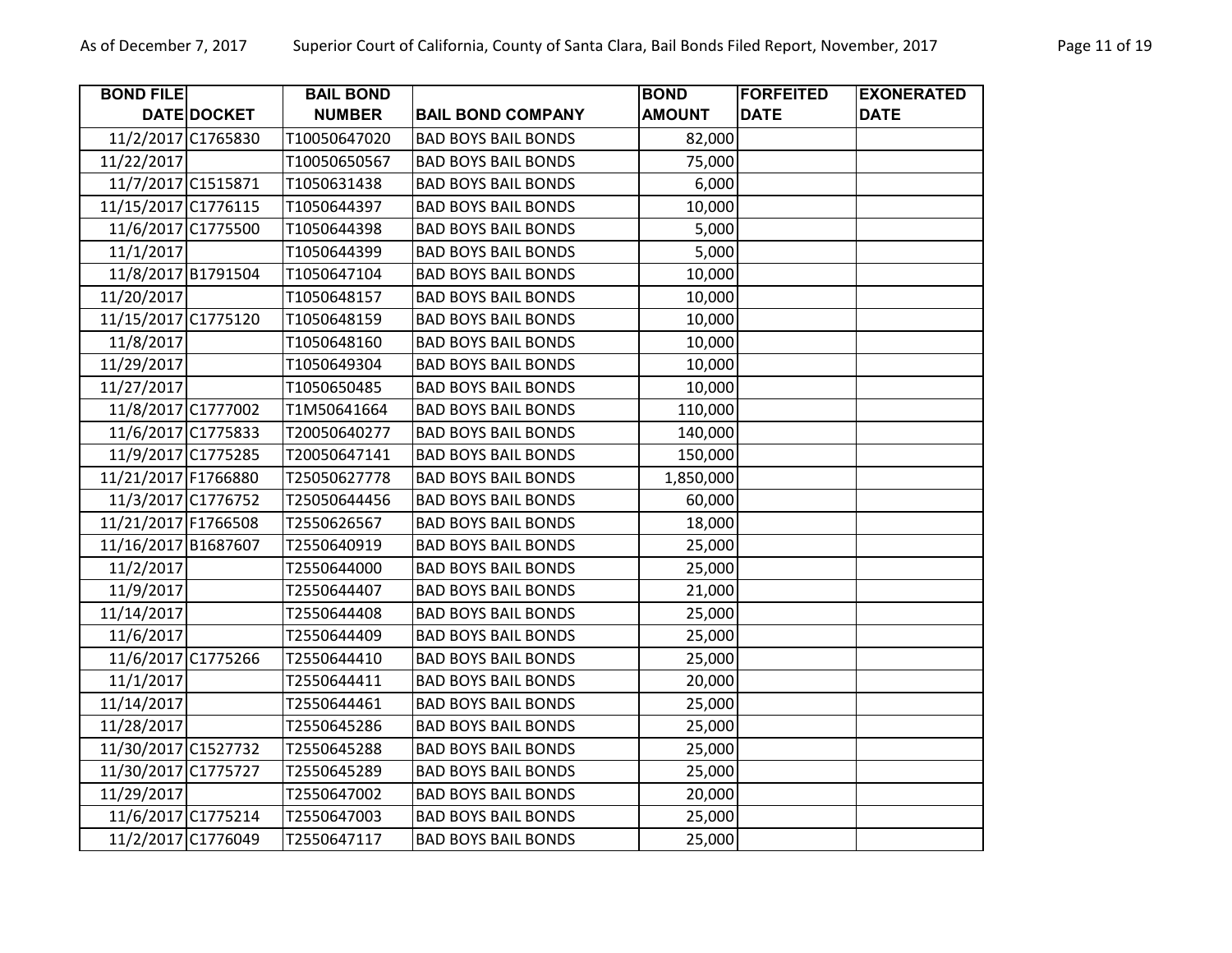| <b>BOND FILE</b>    |                    | <b>BAIL BOND</b> |                            | <b>BOND</b>   | <b>FORFEITED</b> | <b>EXONERATED</b> |
|---------------------|--------------------|------------------|----------------------------|---------------|------------------|-------------------|
|                     | DATE DOCKET        | <b>NUMBER</b>    | <b>BAIL BOND COMPANY</b>   | <b>AMOUNT</b> | <b>DATE</b>      | <b>DATE</b>       |
|                     | 11/6/2017 C1775559 | T2550647118      | <b>BAD BOYS BAIL BONDS</b> | 25,000        |                  |                   |
|                     | 11/9/2017 C1772480 | T2550647119      | <b>BAD BOYS BAIL BONDS</b> | 5,000         |                  |                   |
| 11/14/2017 F1662207 |                    | T2550647120      | <b>BAD BOYS BAIL BONDS</b> | 25,000        |                  |                   |
| 11/15/2017          |                    | T2550647121      | <b>BAD BOYS BAIL BONDS</b> | 25,000        |                  |                   |
| 11/20/2017          |                    | T2550648179      | <b>BAD BOYS BAIL BONDS</b> | 25,000        |                  |                   |
| 11/13/2017          |                    | T2550648180      | <b>BAD BOYS BAIL BONDS</b> | 25,000        |                  |                   |
| 11/20/2017 C1772385 |                    | T2550648648      | <b>BAD BOYS BAIL BONDS</b> | 25,000        |                  |                   |
| 11/27/2017 C1651386 |                    | T2550649316      | <b>BAD BOYS BAIL BONDS</b> | 15,000        |                  |                   |
| 11/20/2017          |                    | T2550649317      | <b>BAD BOYS BAIL BONDS</b> | 25,000        |                  |                   |
| 11/20/2017          |                    | T2550649318      | <b>BAD BOYS BAIL BONDS</b> | 25,000        |                  |                   |
| 11/16/2017          |                    | T2550649904      | <b>BAD BOYS BAIL BONDS</b> | 25,000        |                  |                   |
| 11/27/2017          |                    | T2550650516      | <b>BAD BOYS BAIL BONDS</b> | 25,000        |                  |                   |
| 11/27/2017          |                    | T2550650517      | <b>BAD BOYS BAIL BONDS</b> | 25,000        |                  |                   |
| 11/27/2017          |                    | T2550650710      | <b>BAD BOYS BAIL BONDS</b> | 25,000        |                  |                   |
|                     | 11/3/2017 C1488925 | T5050630910      | <b>BAD BOYS BAIL BONDS</b> | 25,000        |                  |                   |
| 11/13/2017          |                    | T5050634632      | <b>BAD BOYS BAIL BONDS</b> | 50,000        |                  |                   |
| 11/29/2017          |                    | T5050640222      | <b>BAD BOYS BAIL BONDS</b> | 26,000        |                  |                   |
| 11/29/2017          |                    | T5050644434      | <b>BAD BOYS BAIL BONDS</b> | 31,000        |                  |                   |
| 11/27/2017          |                    | T5050644435      | <b>BAD BOYS BAIL BONDS</b> | 25,000        |                  |                   |
| 11/6/2017           |                    | T5050644438      | <b>BAD BOYS BAIL BONDS</b> | 50,000        |                  |                   |
|                     | 11/6/2017 C1775570 | T5050645103      | <b>BAD BOYS BAIL BONDS</b> | 50,000        |                  |                   |
|                     | 11/6/2017 C1772749 | T5050645302      | <b>BAD BOYS BAIL BONDS</b> | 35,000        |                  |                   |
| 11/9/2017           |                    | T5050647122      | <b>BAD BOYS BAIL BONDS</b> | 50,000        |                  |                   |
| 11/21/2017          |                    | T5050647123      | <b>BAD BOYS BAIL BONDS</b> | 40,000        |                  |                   |
| 11/27/2017          |                    | T5050647124      | <b>BAD BOYS BAIL BONDS</b> | 26,000        |                  |                   |
| 11/29/2017          |                    | T550626550       | <b>BAD BOYS BAIL BONDS</b> | 5,000         |                  |                   |
| 11/2/2017           |                    | T550643410       | <b>BAD BOYS BAIL BONDS</b> | 5,000         |                  |                   |
| 11/30/2017 C1775135 |                    | T550648146       | <b>BAD BOYS BAIL BONDS</b> | 3,000         |                  |                   |
|                     | 11/9/2017 C1775572 | T7550640251      | <b>BAD BOYS BAIL BONDS</b> | 51,000        |                  |                   |
| 11/6/2017 F1766043  |                    | T7550645107      | <b>BAD BOYS BAIL BONDS</b> | 69,000        |                  |                   |
| 11/20/2017 B1794794 |                    | T7550649336      | <b>BAD BOYS BAIL BONDS</b> | 60,000        |                  |                   |
| 11/20/2017          |                    | B514500066       | <b>BAIL BOND MADE EASY</b> | 25,000        |                  |                   |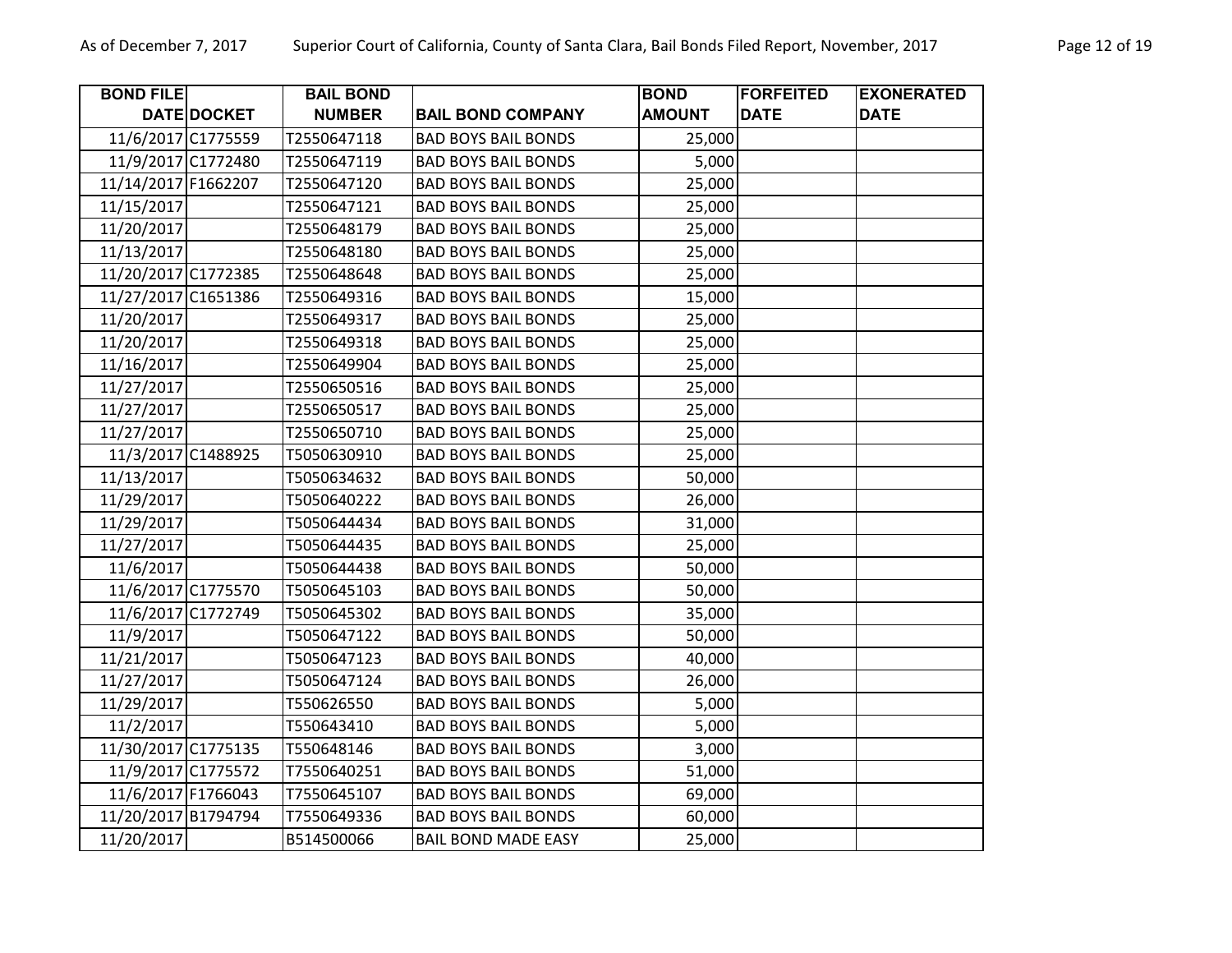| <b>BOND FILE</b>    |             | <b>BAIL BOND</b> |                                | <b>FORFEITED</b><br><b>BOND</b> |             | <b>EXONERATED</b> |
|---------------------|-------------|------------------|--------------------------------|---------------------------------|-------------|-------------------|
|                     | DATE DOCKET | <b>NUMBER</b>    | <b>BAIL BOND COMPANY</b>       | <b>AMOUNT</b>                   | <b>DATE</b> | <b>DATE</b>       |
| 11/3/2017 C1775712  |             | AS100148052      | <b>BAIL HOTLINE BAIL BONDS</b> | 80,000                          | 12/6/2017   |                   |
| 11/27/2017 C1773171 |             | AS100148053      | <b>BAIL HOTLINE BAIL BONDS</b> | 80,000                          |             |                   |
| 11/7/2017 C1773860  |             | AS100148054      | <b>BAIL HOTLINE BAIL BONDS</b> | 75,000                          |             |                   |
| 11/27/2017 C1772094 |             | AS100148055      | <b>BAIL HOTLINE BAIL BONDS</b> | 75,000                          |             |                   |
| 11/27/2017 C1755379 |             | AS100148084      | <b>BAIL HOTLINE BAIL BONDS</b> | 100,000                         |             |                   |
| 11/27/2017 C1764507 |             | AS100148467      | <b>BAIL HOTLINE BAIL BONDS</b> | 75,000                          |             |                   |
| 11/27/2017          |             | AS100148833      | <b>BAIL HOTLINE BAIL BONDS</b> | 70,000                          |             |                   |
| 11/21/2017 F1766188 |             | AS100148834      | <b>BAIL HOTLINE BAIL BONDS</b> | 65,000                          |             |                   |
| 11/27/2017          |             | AS100148835      | <b>BAIL HOTLINE BAIL BONDS</b> | 75,000                          |             |                   |
| 11/14/2017          |             | AS100148836      | <b>BAIL HOTLINE BAIL BONDS</b> | 75,000                          |             |                   |
| 11/13/2017          |             | AS100148837      | <b>BAIL HOTLINE BAIL BONDS</b> | 75,000                          |             |                   |
| 11/13/2017 C1771354 |             | AS150100924      | <b>BAIL HOTLINE BAIL BONDS</b> | 150,000                         |             |                   |
| 11/13/2017 C1765213 |             | AS150100926      | <b>BAIL HOTLINE BAIL BONDS</b> | 150,000                         |             |                   |
| 11/13/2017 B1793132 |             | AS150100985      | <b>BAIL HOTLINE BAIL BONDS</b> | 150,000                         |             |                   |
| 11/13/2017 C1754314 |             | AS150100989      | <b>BAIL HOTLINE BAIL BONDS</b> | 150,000                         |             |                   |
| 11/13/2017 C1770118 |             | AS150100990      | <b>BAIL HOTLINE BAIL BONDS</b> | 150,000                         |             |                   |
| 11/27/2017 C1760967 |             | AS150101019      | <b>BAIL HOTLINE BAIL BONDS</b> | 150,000                         |             |                   |
| 11/27/2017 C1777194 |             | AS150101020      | <b>BAIL HOTLINE BAIL BONDS</b> | 120,000                         |             |                   |
| 11/22/2017 B1794897 |             | AS15498544       | <b>BAIL HOTLINE BAIL BONDS</b> | 10,000                          |             |                   |
| 11/6/2017 B1794744  |             | AS15499184       | <b>BAIL HOTLINE BAIL BONDS</b> | 10,000                          |             |                   |
| 11/6/2017           |             | AS15499185       | <b>BAIL HOTLINE BAIL BONDS</b> | 11,000                          |             |                   |
| 11/6/2017 C1776343  |             | AS15499186       | <b>BAIL HOTLINE BAIL BONDS</b> | 6,000                           |             |                   |
| 11/8/2017 B1790414  |             | AS15499187       | <b>BAIL HOTLINE BAIL BONDS</b> | 15,000                          |             |                   |
| 11/7/2017           |             | AS15499188       | <b>BAIL HOTLINE BAIL BONDS</b> | 12,000                          |             |                   |
| 11/13/2017 C1776764 |             | AS15499189       | <b>BAIL HOTLINE BAIL BONDS</b> | 7,000                           | 11/17/2017  |                   |
| 11/13/2017          |             | AS15500258       | <b>BAIL HOTLINE BAIL BONDS</b> | 11,000                          |             |                   |
| 11/13/2017          |             | AS15500259       | <b>BAIL HOTLINE BAIL BONDS</b> | 15,000                          |             |                   |
| 11/28/2017          |             | AS15500261       | <b>BAIL HOTLINE BAIL BONDS</b> | 15,000                          |             |                   |
| 11/29/2017          |             | AS15500266       | <b>BAIL HOTLINE BAIL BONDS</b> | 15,000                          |             |                   |
| 11/16/2017 C1769620 |             | AS15500536       | <b>BAIL HOTLINE BAIL BONDS</b> | 15,000                          |             | 11/28/2017        |
| 11/16/2017 C1767376 |             | AS15500538       | <b>BAIL HOTLINE BAIL BONDS</b> | 10,000                          | 11/29/2017  |                   |
| 11/16/2017 C1775219 |             | AS15500539       | <b>BAIL HOTLINE BAIL BONDS</b> | 10,000                          | 11/29/2017  |                   |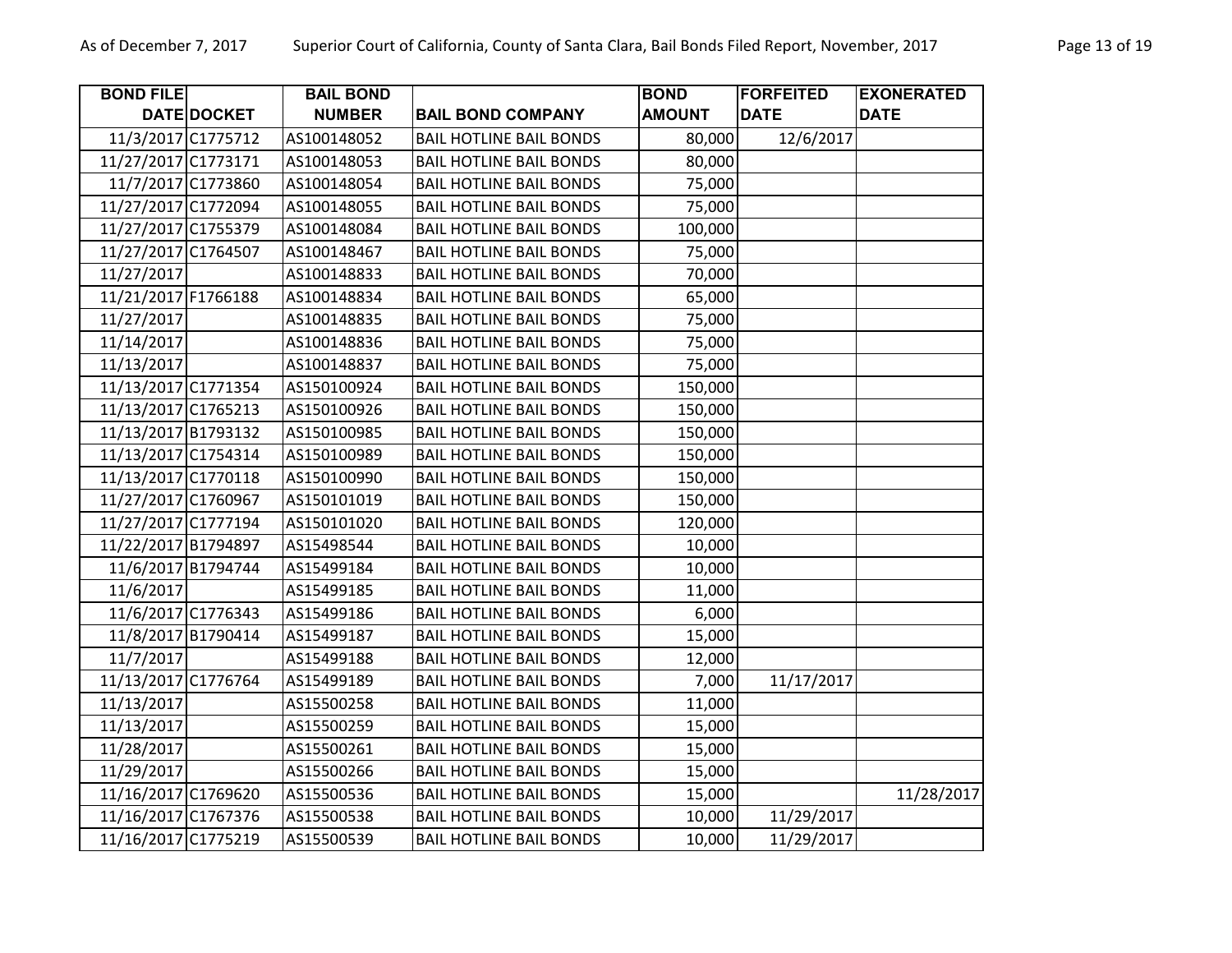| <b>BOND FILE</b>    |                    | <b>BAIL BOND</b> |                                | <b>BOND</b><br><b>FORFEITED</b> |             | <b>EXONERATED</b> |
|---------------------|--------------------|------------------|--------------------------------|---------------------------------|-------------|-------------------|
|                     | DATE DOCKET        | <b>NUMBER</b>    | <b>BAIL BOND COMPANY</b>       | <b>AMOUNT</b>                   | <b>DATE</b> | <b>DATE</b>       |
| 11/20/2017          |                    | AS15500540       | <b>BAIL HOTLINE BAIL BONDS</b> | 10,000                          |             |                   |
| 11/20/2017 C1768049 |                    | AS15500541       | <b>BAIL HOTLINE BAIL BONDS</b> | 10,000                          |             |                   |
| 11/27/2017 C1774443 |                    | AS15502040       | <b>BAIL HOTLINE BAIL BONDS</b> | 5,000                           |             |                   |
| 11/27/2017          |                    | AS15502042       | <b>BAIL HOTLINE BAIL BONDS</b> | 15,000                          |             |                   |
| 11/2/2017 C1774266  |                    | AS250101241      | <b>BAIL HOTLINE BAIL BONDS</b> | 200,000                         |             |                   |
| 11/3/2017 F1557813  |                    | AS250101310      | <b>BAIL HOTLINE BAIL BONDS</b> | 200,000                         |             | 11/14/2017        |
| 11/13/2017 C1652539 |                    | AS250101339      | <b>BAIL HOTLINE BAIL BONDS</b> | 250,000                         |             |                   |
| 11/20/2017 C1644142 |                    | AS250101340      | <b>BAIL HOTLINE BAIL BONDS</b> | 200,000                         |             |                   |
| 11/28/2017 C1778167 |                    | AS250101398      | <b>BAIL HOTLINE BAIL BONDS</b> | 250,000                         |             |                   |
| 11/27/2017 C1638594 |                    | AS25274015       | <b>BAIL HOTLINE BAIL BONDS</b> | 25,000                          |             |                   |
| 11/6/2017 C1774706  |                    | AS25277775       | <b>BAIL HOTLINE BAIL BONDS</b> | 25,000                          |             |                   |
| 11/1/2017 C1765201  |                    | AS25277776       | <b>BAIL HOTLINE BAIL BONDS</b> | 25,000                          |             | 11/29/2017        |
| 11/1/2017 C1774588  |                    | AS25277777       | <b>BAIL HOTLINE BAIL BONDS</b> | 20,000                          |             |                   |
| 11/1/2017           |                    | AS25277778       | <b>BAIL HOTLINE BAIL BONDS</b> | 25,000                          |             |                   |
|                     | 11/7/2017 B1792548 | AS25277779       | <b>BAIL HOTLINE BAIL BONDS</b> | 20,000                          | 11/30/2017  |                   |
| 11/2/2017 C1771154  |                    | AS25277780       | <b>BAIL HOTLINE BAIL BONDS</b> | 20,000                          |             |                   |
| 11/3/2017 C1776490  |                    | AS25277783       | <b>BAIL HOTLINE BAIL BONDS</b> | 25,000                          | 11/27/2017  |                   |
| 11/27/2017 C1354523 |                    | AS25277862       | <b>BAIL HOTLINE BAIL BONDS</b> | 20,000                          |             |                   |
| 11/6/2017           |                    | AS25278209       | <b>BAIL HOTLINE BAIL BONDS</b> | 25,000                          |             |                   |
| 11/6/2017           |                    | AS25278210       | <b>BAIL HOTLINE BAIL BONDS</b> | 25,000                          |             |                   |
| 11/6/2017 C1775563  |                    | AS25278211       | <b>BAIL HOTLINE BAIL BONDS</b> | 25,000                          |             |                   |
| 11/27/2017 C1763566 |                    | AS25278843       | <b>BAIL HOTLINE BAIL BONDS</b> | 25,000                          |             |                   |
| 11/13/2017          |                    | AS25278844       | <b>BAIL HOTLINE BAIL BONDS</b> | 21,000                          |             |                   |
| 11/6/2017 F1766502  |                    | AS25278849       | <b>BAIL HOTLINE BAIL BONDS</b> | 20,000                          | 11/13/2017  | 11/14/2017        |
| 11/9/2017 B1794830  |                    | AS25278851       | <b>BAIL HOTLINE BAIL BONDS</b> | 25,000                          |             |                   |
| 11/8/2017           |                    | AS25278852       | <b>BAIL HOTLINE BAIL BONDS</b> | 25,000                          |             |                   |
| 11/16/2017 F1764037 |                    | AS25279181       | <b>BAIL HOTLINE BAIL BONDS</b> | 10,000                          | 11/21/2017  |                   |
| 11/21/2017 C1769464 |                    | AS25279182       | <b>BAIL HOTLINE BAIL BONDS</b> | 25,000                          |             |                   |
| 11/15/2017 C1774539 |                    | AS25279183       | <b>BAIL HOTLINE BAIL BONDS</b> | 25,000                          |             |                   |
| 11/16/2017 B1794518 |                    | AS25279184       | <b>BAIL HOTLINE BAIL BONDS</b> | 20,000                          |             |                   |
| 11/27/2017          |                    | AS25279185       | <b>BAIL HOTLINE BAIL BONDS</b> | 25,000                          |             |                   |
| 11/28/2017 C1653728 |                    | AS25279250       | <b>BAIL HOTLINE BAIL BONDS</b> | 20,000                          |             |                   |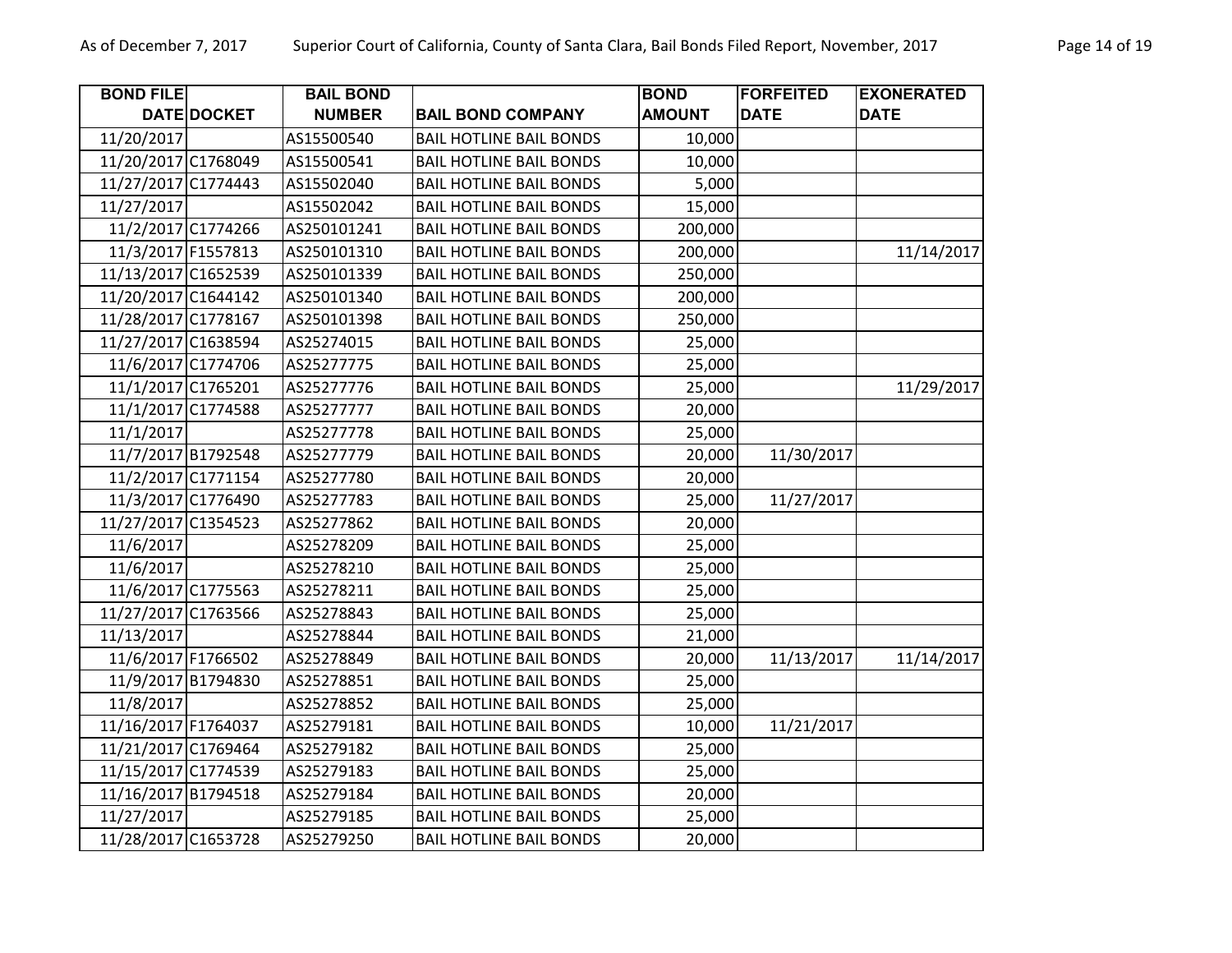| <b>BOND FILE</b>    |             | <b>BAIL BOND</b> |                                 | <b>FORFEITED</b><br><b>BOND</b> |             | <b>EXONERATED</b> |
|---------------------|-------------|------------------|---------------------------------|---------------------------------|-------------|-------------------|
|                     | DATE DOCKET | <b>NUMBER</b>    | <b>BAIL BOND COMPANY</b>        | <b>AMOUNT</b>                   | <b>DATE</b> | <b>DATE</b>       |
| 11/27/2017 C1764838 |             | AS25279252       | <b>BAIL HOTLINE BAIL BONDS</b>  | 25,000                          |             |                   |
| 11/27/2017 C1761733 |             | AS25279253       | <b>BAIL HOTLINE BAIL BONDS</b>  | 25,000                          |             |                   |
| 11/29/2017          |             | AS25279254       | <b>BAIL HOTLINE BAIL BONDS</b>  | 25,000                          |             |                   |
| 11/27/2017          |             | AS25279257       | <b>BAIL HOTLINE BAIL BONDS</b>  | 16,000                          |             |                   |
| 11/29/2017 C1775728 |             | AS25279802       | <b>BAIL HOTLINE BAIL BONDS</b>  | 25,000                          |             |                   |
| 11/21/2017 C1777195 |             | AS50206108       | <b>BAIL HOTLINE BAIL BONDS</b>  | 42,000                          | 11/27/2017  |                   |
| 11/6/2017 C1776633  |             | AS50206692       | <b>BAIL HOTLINE BAIL BONDS</b>  | 50,000                          |             |                   |
| 11/21/2017 F1766043 |             | AS50206693       | <b>BAIL HOTLINE BAIL BONDS</b>  | 43,000                          |             |                   |
| 11/1/2017           |             | AS50206695       | <b>BAIL HOTLINE BAIL BONDS</b>  | 50,000                          |             |                   |
| 11/8/2017 F1766541  |             | AS50206696       | <b>BAIL HOTLINE BAIL BONDS</b>  | 50,000                          |             |                   |
| 11/13/2017 C1773611 |             | AS50206698       | <b>BAIL HOTLINE BAIL BONDS</b>  | 30,000                          | 11/17/2017  |                   |
| 11/20/2017          |             | AS50206699       | <b>BAIL HOTLINE BAIL BONDS</b>  | 25,000                          |             |                   |
| 11/20/2017          |             | AS50206700       | <b>BAIL HOTLINE BAIL BONDS</b>  | 50,000                          |             |                   |
| 11/27/2017 B1794086 |             | AS50206983       | <b>BAIL HOTLINE BAIL BONDS</b>  | 30,000                          |             |                   |
| 11/22/2017 F1765918 |             | AS50206986       | <b>BAIL HOTLINE BAIL BONDS</b>  | 50,000                          |             |                   |
| 11/27/2017 C1768553 |             | AS50207044       | <b>BAIL HOTLINE BAIL BONDS</b>  | 50,000                          |             |                   |
| 11/27/2017          |             | AS50207724       | <b>BAIL HOTLINE BAIL BONDS</b>  | 30,000                          |             |                   |
| 11/27/2017 C1773611 |             | AS50207726       | <b>BAIL HOTLINE BAIL BONDS</b>  | 50,000                          |             |                   |
| 11/15/2017          |             | AS51203392       | <b>BAIL HOTLINE BAIL BONDS</b>  | 5,000                           |             |                   |
| 11/16/2017 C1761168 |             | AS51203393       | <b>BAIL HOTLINE BAIL BONDS</b>  | 5,000                           | 11/29/2017  |                   |
| 11/20/2017 C1764795 |             | AS51203394       | <b>BAIL HOTLINE BAIL BONDS</b>  | 5,000                           |             |                   |
| 11/20/2017          |             | AS51203395       | <b>BAIL HOTLINE BAIL BONDS</b>  | 5,000                           |             |                   |
| 11/20/2017          |             | AS51203397       | <b>BAIL HOTLINE BAIL BONDS</b>  | 5,000                           |             |                   |
| 11/21/2017 C1518705 |             | AS51203398       | <b>BAIL HOTLINE BAIL BONDS</b>  | 5,000                           |             |                   |
| 11/21/2017 C1652020 |             | AS51203399       | <b>BAIL HOTLINE BAIL BONDS</b>  | 5,000                           |             |                   |
| 11/21/2017 C1514019 |             | AS51203400       | <b>BAIL HOTLINE BAIL BONDS</b>  | 5,000                           |             |                   |
| 11/22/2017 C1771916 |             | AS51203403       | <b>BAIL HOTLINE BAIL BONDS</b>  | 5,000                           |             |                   |
| 11/22/2017          |             | AS51203404       | <b>BAIL HOTLINE BAIL BONDS</b>  | 5,000                           |             |                   |
| 11/29/2017          |             | AS51211766       | <b>BAIL HOTLINE BAIL BONDS</b>  | 5,000                           |             |                   |
| 11/14/2017 C1777355 |             |                  | 5272990562 BAILSMART BAIL BONDS | 25,000                          |             |                   |
| 11/7/2017           |             | AS25278104       | <b>BEVERLY NELSON BAIL BOND</b> | 25,000                          |             |                   |
| 11/9/2017 C1774386  |             | AS25278105       | <b>BEVERLY NELSON BAIL BOND</b> | 25,000                          |             |                   |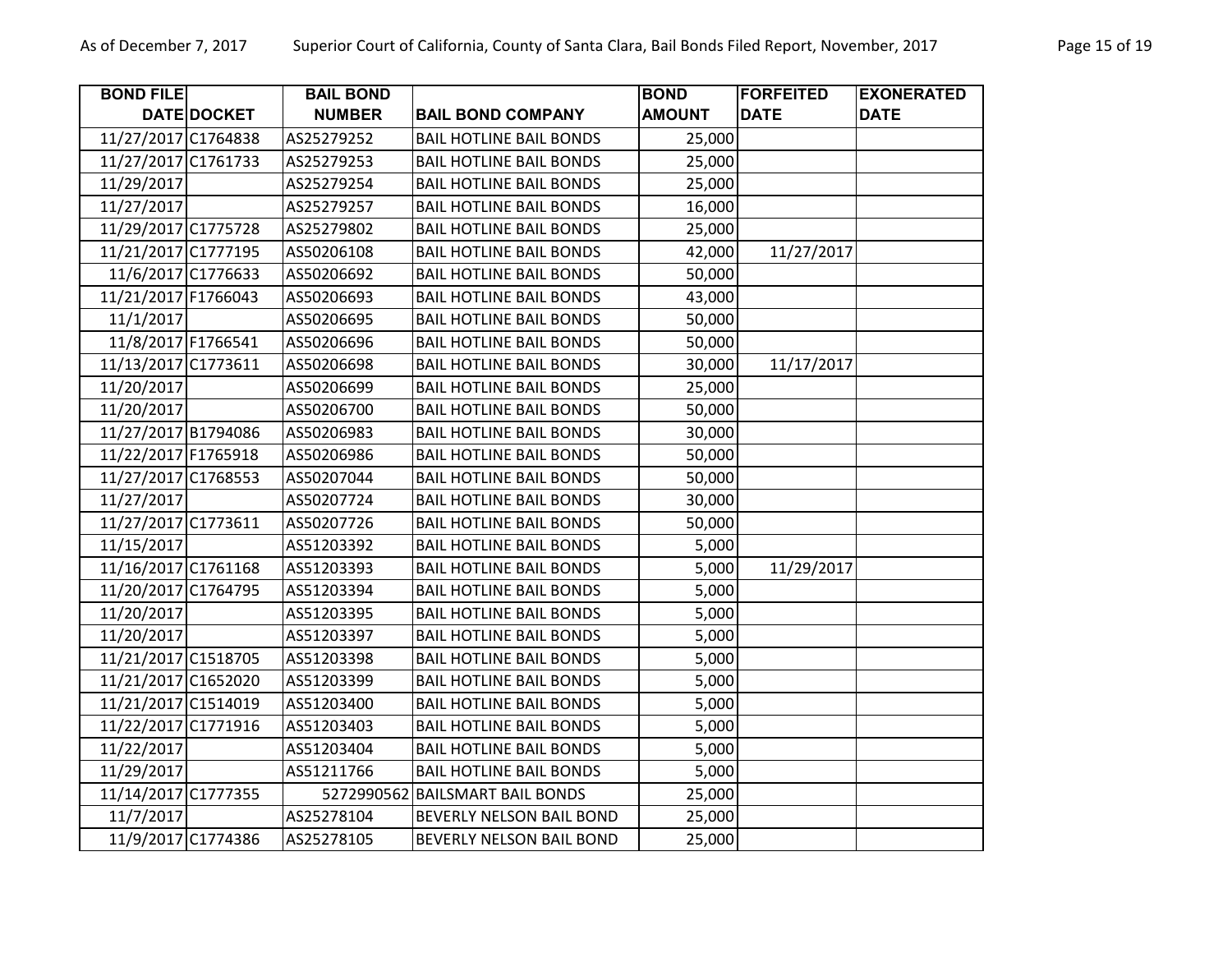| <b>BOND FILE</b>    |                    | <b>BAIL BOND</b> |                                  | <b>BOND</b>   | <b>FORFEITED</b> | <b>EXONERATED</b> |
|---------------------|--------------------|------------------|----------------------------------|---------------|------------------|-------------------|
|                     | DATE DOCKET        | <b>NUMBER</b>    | <b>BAIL BOND COMPANY</b>         | <b>AMOUNT</b> | <b>DATE</b>      | <b>DATE</b>       |
| 11/6/2017           |                    |                  | 5272934021 BODYGUARD BAIL BONDS  | 10,000        |                  |                   |
| 11/30/2017 C1774796 |                    |                  | 5273094546 BODYGUARD BAIL BONDS  | 25,000        |                  |                   |
| 11/27/2017          |                    |                  | 5551750212 BODYGUARD BAIL BONDS  | 25,000        |                  |                   |
| 11/9/2017 C1775289  |                    |                  | 5551859904 BODYGUARD BAIL BONDS  | 10,000        |                  |                   |
| 11/6/2017           |                    | AC00942836       | CALIFORNIA CAPITOL BAIL BONI     | 20,000        |                  |                   |
| 11/21/2017          |                    | AS100149186      | DIAZ BROS BAIL BONDS             | 75,000        |                  |                   |
| 11/15/2017 C1775023 |                    | 2017CC017434     | <b>DISCREET BAIL BONDS</b>       | 15,000        |                  |                   |
|                     | 11/6/2017 F1764810 |                  | 5272818170 EIGHT BALL BAIL BONDS | 6,000         |                  | 11/28/2017        |
| 11/7/2017 C1771868  |                    |                  | 5551886384 EIGHT BALL BAIL BONDS | 50,000        |                  |                   |
| 11/30/2017 C1776146 |                    | 2017AA069187     | <b>ESPINOZA BAIL BONDS</b>       | 2,500         |                  |                   |
| 11/29/2017          |                    | 2017BB033583     | <b>ESPINOZA BAIL BONDS</b>       | 10,000        |                  |                   |
| 11/17/2017 F1766577 |                    | 2017BB033591     | <b>ESPINOZA BAIL BONDS</b>       | 10,000        |                  |                   |
| 11/17/2017 C1629922 |                    | 2017CC022204     | <b>ESPINOZA BAIL BONDS</b>       | 30,000        |                  |                   |
| 11/2/2017           |                    | T2550639229      | <b>GOLDEN STATE BAIL BONDS</b>   | 10,000        |                  |                   |
| 11/8/2017 B1794683  |                    | T5050639233      | <b>GOLDEN STATE BAIL BONDS</b>   | 50,000        |                  |                   |
| 11/21/2017          |                    | T5050644462      | <b>GOLDEN STATE BAIL BONDS</b>   | 50,000        |                  |                   |
| 11/20/2017          |                    | T5050644465      | <b>GOLDEN STATE BAIL BONDS</b>   | 45,000        |                  |                   |
| 11/3/2017 C1774241  |                    | 2017DD014664     | <b>GOTHAM BAIL BONDS</b>         | 5,000         |                  |                   |
| 11/3/2017 C1773980  |                    | 2017DD014665     | <b>GOTHAM BAIL BONDS</b>         | 5,000         |                  |                   |
| 11/7/2017 C1773675  |                    | 2017DD014666     | <b>GOTHAM BAIL BONDS</b>         | 26,000        |                  |                   |
| 11/2/2017 C1775026  |                    | 2017EE008065     | <b>GOTHAM BAIL BONDS</b>         | 10,000        | 12/1/2017        |                   |
|                     | 11/3/2017 C1479411 | 2017BB017977     | <b>GREG PADILLA BAIL BONDS</b>   | 10,000        |                  |                   |
| 11/21/2017 F1766584 |                    |                  | 5113766420 JAG BAIL BONDS, INC   | 10,000        |                  |                   |
| 11/15/2017 C1777603 |                    |                  | 5273062538 JAG BAIL BONDS, INC   | 25,000        |                  |                   |
| 11/29/2017          |                    |                  | 5273096652 JAG BAIL BONDS, INC   | 10,000        |                  |                   |
| 11/16/2017 B1794498 |                    | AC00929455       | KEITH CARTER BAIL BONDS          | 15,000        |                  |                   |
|                     | 11/9/2017 C1638651 | B114201996       | <b>LATINO BAIL BONDS</b>         | 10,000        |                  |                   |
| 11/8/2017 C1766688  |                    | B114201997       | <b>LATINO BAIL BONDS</b>         | 7,000         |                  |                   |
|                     | 11/8/2017 C1776529 | B114201998       | <b>LATINO BAIL BONDS</b>         | 6,000         |                  |                   |
| 11/3/2017 F1766043  |                    | B314401789       | <b>LATINO BAIL BONDS</b>         | 28,000        |                  |                   |
| 11/3/2017 F1766043  |                    | B314401790       | LATINO BAIL BONDS                | 28,000        |                  |                   |
| 11/22/2017 C1778672 |                    | B314401791       | <b>LATINO BAIL BONDS</b>         | 25,000        |                  |                   |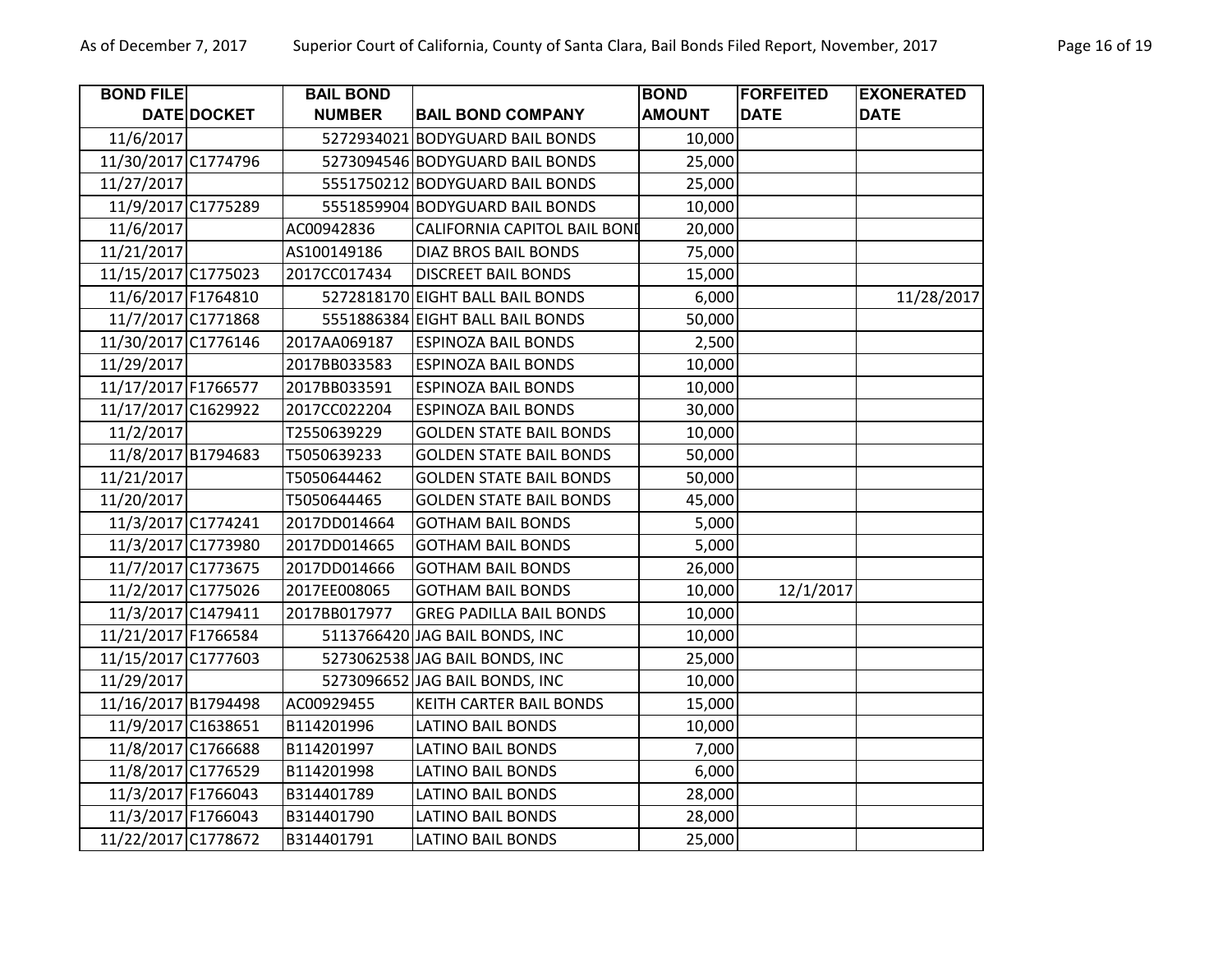| <b>BOND FILE</b>    |                    | <b>BAIL BOND</b> |                          | <b>BOND</b>   | <b>FORFEITED</b> | <b>EXONERATED</b> |
|---------------------|--------------------|------------------|--------------------------|---------------|------------------|-------------------|
|                     | DATE DOCKET        | <b>NUMBER</b>    | <b>BAIL BOND COMPANY</b> | <b>AMOUNT</b> | <b>DATE</b>      | <b>DATE</b>       |
| 11/27/2017 C1778672 |                    | B314402001       | <b>LATINO BAIL BONDS</b> | 25,000        |                  |                   |
| 11/2/2017           |                    | B514500858       | <b>LATINO BAIL BONDS</b> | 50,000        |                  |                   |
| 11/3/2017 F1766043  |                    | B514500859       | <b>LATINO BAIL BONDS</b> | 48,000        |                  |                   |
|                     | 11/6/2017 C1774770 |                  | 5105670399 LE BAIL BONDS | 100,000       |                  |                   |
| 11/6/2017 C1759740  |                    |                  | 5105670414 LE BAIL BONDS | 100,000       |                  |                   |
| 11/30/2017 C1776316 |                    |                  | 5105684732 LE BAIL BONDS | 56,000        |                  |                   |
| 11/20/2017          |                    |                  | 5105684745 LE BAIL BONDS | 75,000        |                  |                   |
| 11/6/2017 C1773860  |                    |                  | 5105690872 LE BAIL BONDS | 75,000        |                  |                   |
| 11/20/2017 C1777888 |                    |                  | 5105690900 LE BAIL BONDS | 75,000        |                  |                   |
| 11/28/2017          |                    |                  | 5105700469 LE BAIL BONDS | 76,000        |                  |                   |
| 11/13/2017 C1772898 |                    |                  | 5113652088 LE BAIL BONDS | 10,000        |                  |                   |
|                     | 11/6/2017 C1636400 |                  | 5150106032 LE BAIL BONDS | 125,000       |                  |                   |
| 11/30/2017 C1640548 |                    |                  | 5200195791 LE BAIL BONDS | 350,000       |                  |                   |
| 11/17/2017 C1777191 |                    |                  | 5250106282 LE BAIL BONDS | 175,000       |                  |                   |
| 11/2/2017           |                    |                  | 5272996548 LE BAIL BONDS | 20,000        |                  |                   |
| 11/9/2017           |                    |                  | 5272996577 LE BAIL BONDS | 9,000         |                  |                   |
|                     | 11/9/2017 C1775036 |                  | 5272996647 LE BAIL BONDS | 25,000        |                  |                   |
| 11/8/2017           |                    |                  | 5272996650 LE BAIL BONDS | 25,000        |                  |                   |
| 11/27/2017          |                    |                  | 5273027098 LE BAIL BONDS | 25,000        |                  |                   |
| 11/6/2017           |                    |                  | 5273037165 LE BAIL BONDS | 22,000        |                  |                   |
| 11/22/2017          |                    |                  | 5273037178 LE BAIL BONDS | 25,000        |                  |                   |
| 11/14/2017          |                    |                  | 5273037181 LE BAIL BONDS | 25,000        |                  |                   |
| 11/20/2017 C1777886 |                    |                  | 5273037194 LE BAIL BONDS | 25,000        |                  |                   |
| 11/1/2017           |                    |                  | 5551810622 LE BAIL BONDS | 35,000        |                  |                   |
| 11/28/2017          |                    |                  | 5551841521 LE BAIL BONDS | 25,000        |                  |                   |
| 11/3/2017 F1766043  |                    | AS150100742      | <b>LUNA BAIL BONDS</b>   | 150,000       |                  |                   |
| 11/15/2017 C1508737 |                    | AS15494848       | <b>LUNA BAIL BONDS</b>   | 5,000         |                  |                   |
| 11/9/2017 F1766079  |                    | AS15496650       | <b>LUNA BAIL BONDS</b>   | 15,000        |                  |                   |
| 11/30/2017 C1501502 |                    | AS15496651       | <b>LUNA BAIL BONDS</b>   | 6,000         |                  |                   |
| 11/16/2017          |                    | AS15496658       | <b>LUNA BAIL BONDS</b>   | 10,000        |                  |                   |
| 11/27/2017          |                    | AS15498834       | <b>LUNA BAIL BONDS</b>   | 10,000        |                  |                   |
| 11/9/2017 F1766043  |                    | AS250100604      | <b>LUNA BAIL BONDS</b>   | 124,000       |                  |                   |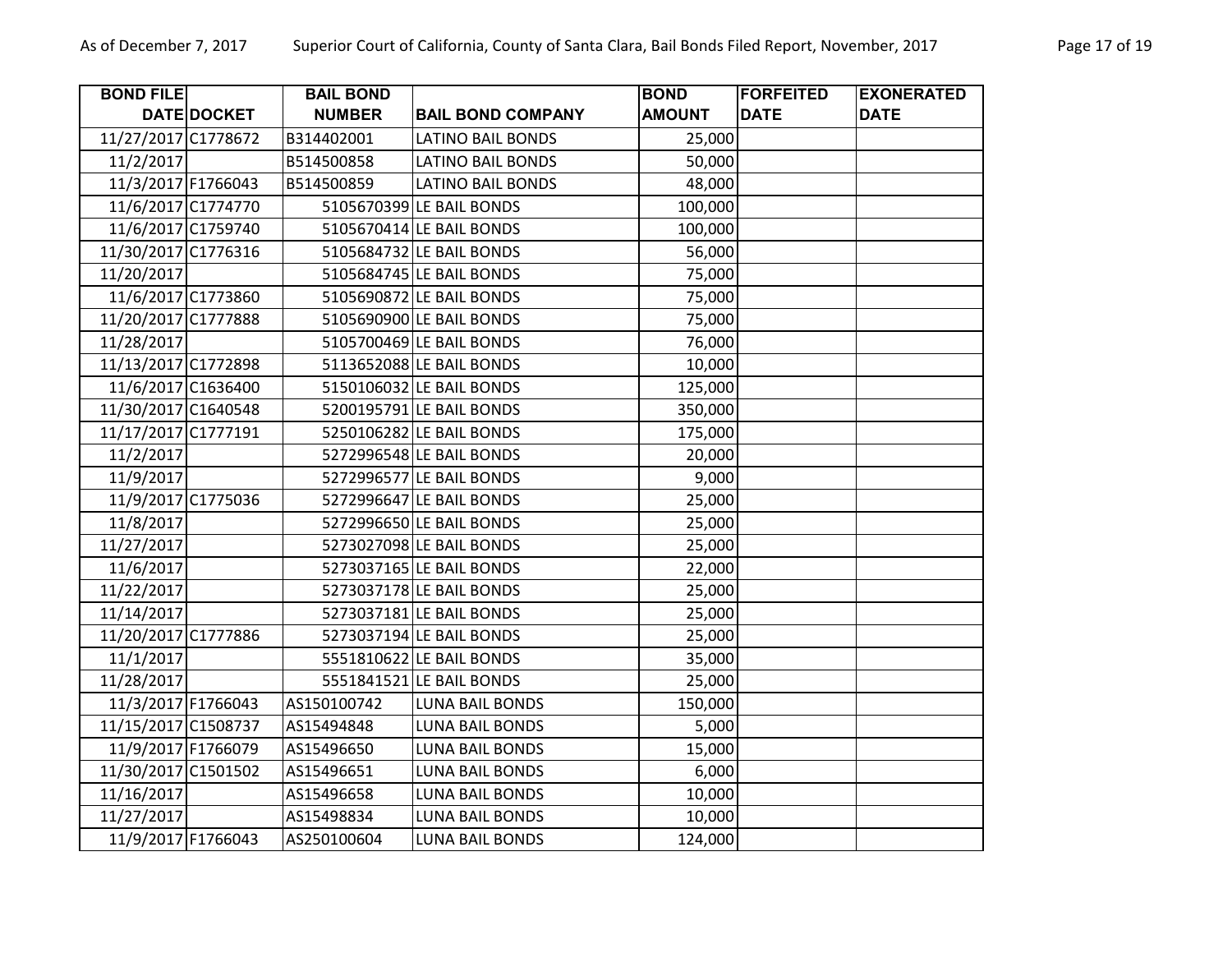| <b>BOND FILE</b>    |                    | <b>BAIL BOND</b> |                             | <b>BOND</b>                  | <b>FORFEITED</b> | <b>EXONERATED</b> |
|---------------------|--------------------|------------------|-----------------------------|------------------------------|------------------|-------------------|
|                     | DATE DOCKET        | <b>NUMBER</b>    | <b>BAIL BOND COMPANY</b>    | <b>AMOUNT</b><br><b>DATE</b> |                  | <b>DATE</b>       |
|                     | 11/6/2017 C1775585 | AS25274952       | <b>LUNA BAIL BONDS</b>      | 25,000                       |                  |                   |
| 11/16/2017 C1772271 |                    | AS25274956       | <b>LUNA BAIL BONDS</b>      | 25,000                       |                  |                   |
|                     | 11/9/2017 C1776108 | AS25275159       | <b>LUNA BAIL BONDS</b>      | 25,000                       |                  |                   |
| 11/29/2017          |                    | AS25275160       | <b>LUNA BAIL BONDS</b>      | 25,000                       |                  |                   |
|                     | 11/6/2017 F1766043 | AS50201117       | LUNA BAIL BONDS             | 45,000                       |                  |                   |
| 11/22/2017 B1793015 |                    | AS50201381       | LUNA BAIL BONDS             | 50,000                       |                  |                   |
| 11/15/2017 C1774205 |                    | AS51196127       | <b>LUNA BAIL BONDS</b>      | 5,000                        |                  |                   |
| 11/15/2017 C1776674 |                    | IS50K132266      | <b>METRO ONE BAIL BONDS</b> | 50,000                       |                  |                   |
| 11/16/2017 F1765672 |                    | AS15477411       | PACIFIC COAST BAIL BONDS    | 10,000                       |                  |                   |
| 11/15/2017 C1774204 |                    | AS51155912       | PACIFIC COAST BAIL BONDS    | 5,000                        |                  |                   |
|                     | 11/6/2017 C1772751 | A1H0001529       | PREMIERE BAIL BONDS         | 75,000                       |                  |                   |
|                     | 11/6/2017 C1775708 | A1H0001591       | PREMIERE BAIL BONDS         | 100,000                      |                  |                   |
| 11/30/2017 C1777257 |                    | A1H0001673       | PREMIERE BAIL BONDS         | 100,000                      |                  |                   |
| 11/22/2017          |                    | A1H001592        | PREMIERE BAIL BONDS         | 55,000                       |                  |                   |
|                     | 11/9/2017 C1775575 | A310001393       | PREMIERE BAIL BONDS         | 25,000                       |                  |                   |
| 11/30/2017 C1776421 |                    | A310001817       | PREMIERE BAIL BONDS         | 25,000                       |                  |                   |
| 11/27/2017          |                    | A310001919       | PREMIERE BAIL BONDS         | 25,000                       |                  |                   |
| 11/21/2017 C1757475 |                    | A310002030       | PREMIERE BAIL BONDS         | 20,000                       |                  |                   |
|                     | 11/3/2017 C1775589 | A3H0000466       | PREMIERE BAIL BONDS         | 251,000                      |                  |                   |
| 11/20/2017 C1773204 |                    | A3H0000566       | PREMIERE BAIL BONDS         | 175,000                      |                  |                   |
|                     | 11/6/2017 F1766043 | A510002960       | PREMIERE BAIL BONDS         | 46,000                       |                  |                   |
|                     | 11/3/2017 B1793810 | A510003008       | PREMIERE BAIL BONDS         | 35,000                       |                  |                   |
| 11/20/2017 C1770037 |                    | A510003200       | PREMIERE BAIL BONDS         | 50,000                       |                  |                   |
| 11/15/2017 C1774115 |                    | A72309052        | PREMIERE BAIL BONDS         | 5,000                        |                  |                   |
|                     | 11/6/2017 C1490128 | AD00916281       | <b>REIDY BAIL BONDS</b>     | 50,000                       |                  | 11/28/2017        |
| 11/28/2017          |                    | 2017BB002006     | <b>TAPOUT BAIL BONDS</b>    | 10,000                       |                  |                   |
| 11/6/2017           |                    | 2017BB004259     | <b>TAPOUT BAIL BONDS</b>    | 10,000                       |                  |                   |
| 11/15/2017 C1774104 |                    | 2017BB018094     | <b>TAPOUT BAIL BONDS</b>    | 10,000                       |                  |                   |
| 11/13/2017          |                    | 2017CC000873     | <b>TAPOUT BAIL BONDS</b>    | 25,000                       |                  |                   |
|                     | 11/1/2017 F1766948 | 2017CC000874     | <b>TAPOUT BAIL BONDS</b>    | 25,000                       |                  |                   |
| 11/14/2017 C1776311 |                    | 2017CC018391     | <b>TAPOUT BAIL BONDS</b>    | 15,000                       |                  |                   |
| 11/27/2017 C1768588 |                    | 2017CC018395     | <b>TAPOUT BAIL BONDS</b>    | 20,000                       |                  |                   |